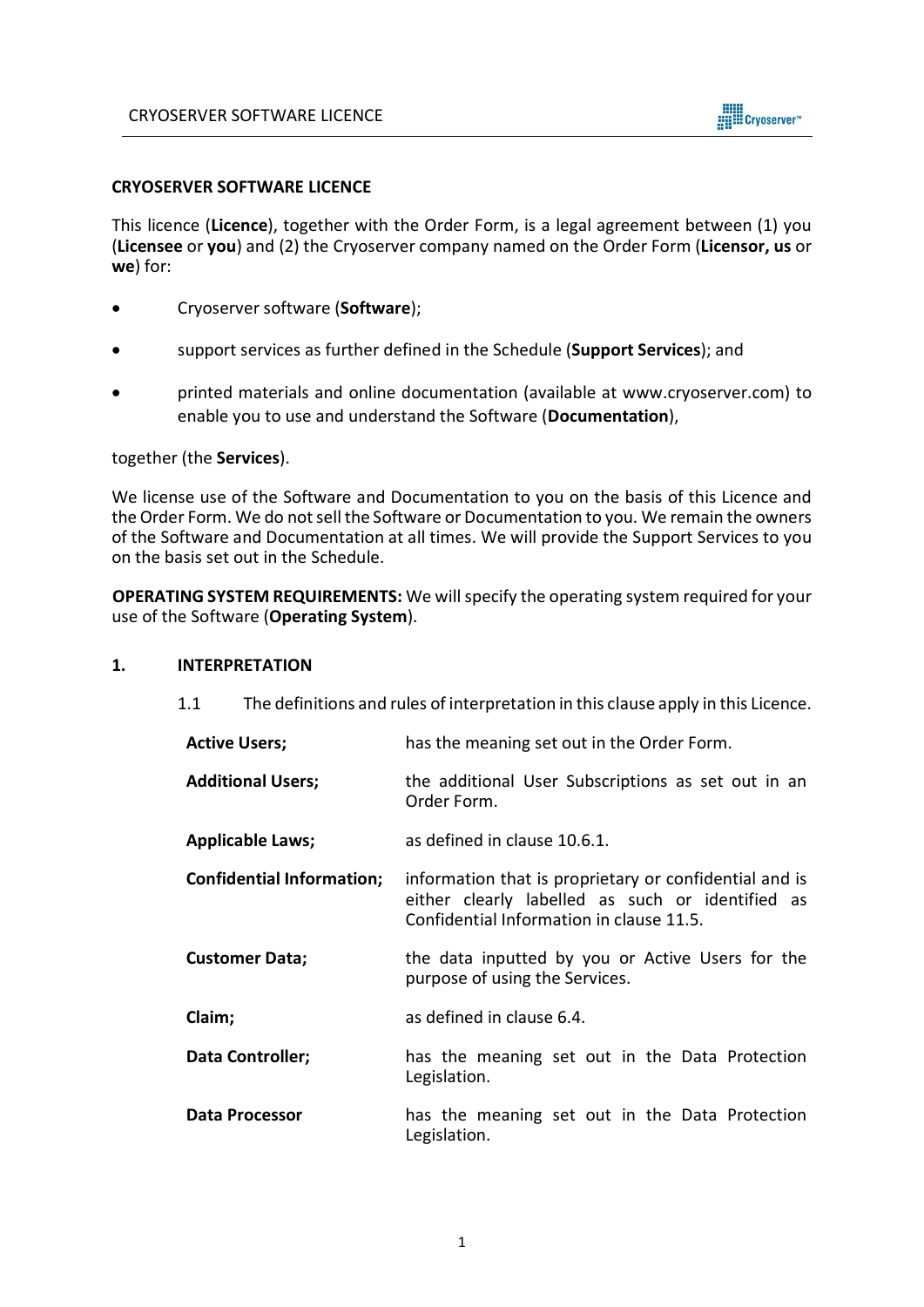

| Data<br>Legislation;   | Protection | shall mean the UK Data Protection Legislation and any<br>other European Union legislation relating to personal<br>data and all other legislation and regulatory<br>requirements in force from time to time which apply<br>to a party relating to the use of Personal Data<br>(including, without limitation, the privacy of<br>electronic communications). Where UK Data<br>Protection Legislation means all applicable data<br>protection and privacy legislation in force from time<br>to time in the UK including the General Data<br>Protection Regulation ((EU) 2016/679); the Data<br>Protection Act 2018; the Privacy and Electronic<br>Communications Directive 2002/58/EC (as updated<br>by Directive 2009/136/EC) and the Privacy and<br>Electronic Communications Regulations 2003 (SI<br>2003/2426) as amended. |  |  |
|------------------------|------------|-----------------------------------------------------------------------------------------------------------------------------------------------------------------------------------------------------------------------------------------------------------------------------------------------------------------------------------------------------------------------------------------------------------------------------------------------------------------------------------------------------------------------------------------------------------------------------------------------------------------------------------------------------------------------------------------------------------------------------------------------------------------------------------------------------------------------------|--|--|
| <b>Effective Date;</b> |            | has the meaning set out in the Order Form.                                                                                                                                                                                                                                                                                                                                                                                                                                                                                                                                                                                                                                                                                                                                                                                  |  |  |

- **Fees;** all fees set out in section 6 of the Order Form and any other fees agreed in writing between us from time to time.
- **Initial Subscription Term;** the initial subscription term of this Licence as set out in the Order Form.
- **Intellectual Property Rights;** patents, utility models, rights to inventions, copyright and related rights, trade marks and service marks, trade names and domain names, rights in get-up, goodwill and the right to sue for passing off or unfair competition, rights in designs, rights in computer software, database rights, rights to preserve the confidentiality of information (including know-how and trade secrets) and any other intellectual property rights, including all applications for (and rights to apply for and be granted), renewals or extensions of, and rights to claim priority from, such rights and all similar or equivalent rights or forms of protection which subsist or will subsist, now or in the future, in any part of the world.
- **Maintenance Releases;** releases of the Software to correct faults, add functionality or otherwise amend or upgrade the Software, which do not constitute a new version of the Software and are generally made available to our customers.
- **Order Form;** the Cryoserver order form.
- **Permitted Objective;** as defined in clause 5.1.3.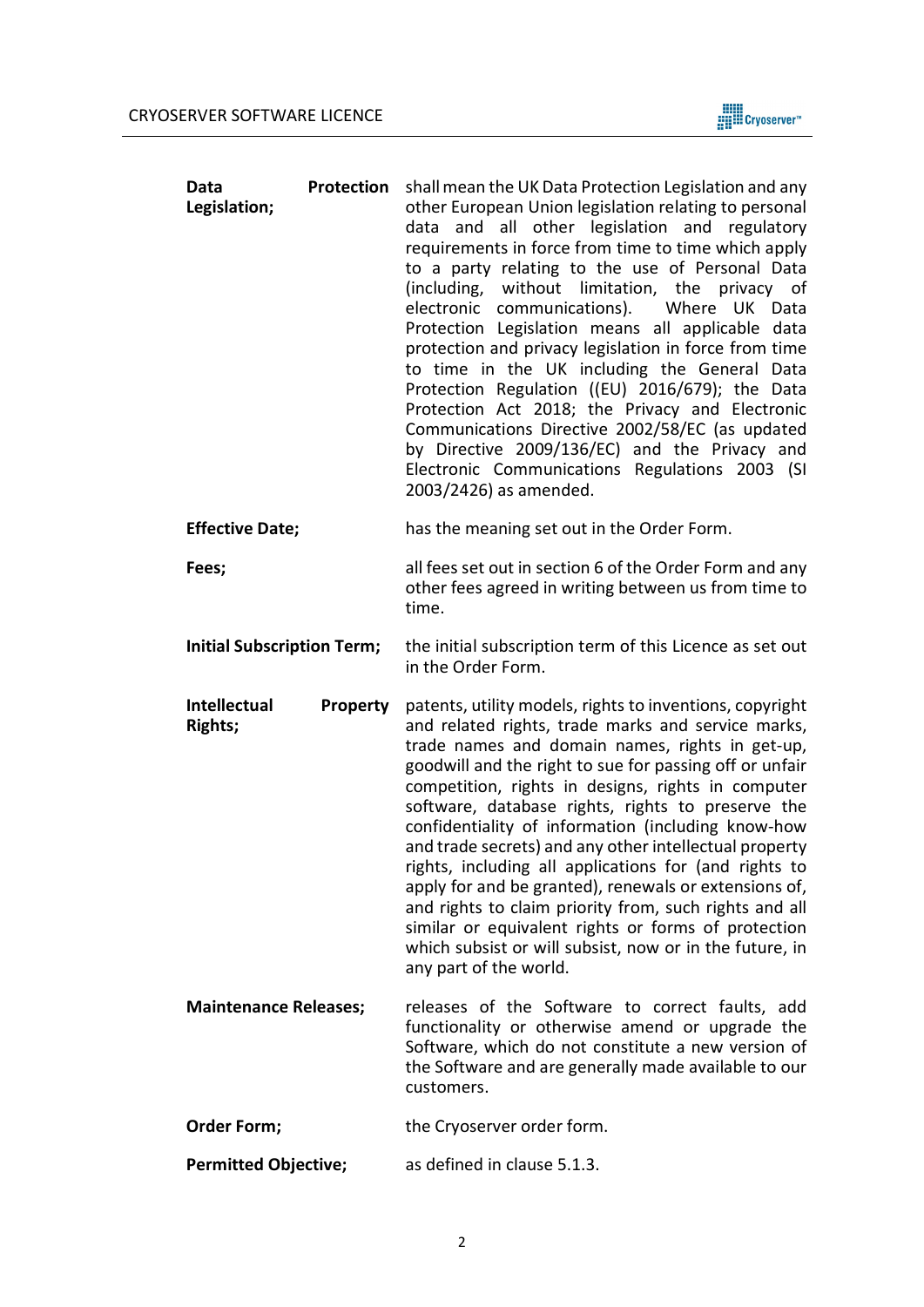

| <b>Personal Data;</b>      | has the meaning set out in the Data Protection<br>Legislation.                                                                                                 |  |
|----------------------------|----------------------------------------------------------------------------------------------------------------------------------------------------------------|--|
| <b>Renewal Period;</b>     | the period described in clause 13.1.                                                                                                                           |  |
| <b>Subscription Fee;</b>   | the subscription fee payable by you to us for the User<br>Subscriptions, as set out in the Order Form.                                                         |  |
| <b>Subscription Term;</b>  | means the Initial Subscription Term together with any<br>subsequent Renewal Periods.                                                                           |  |
| <b>User Subscriptions;</b> | the user subscriptions purchased by you which entitle<br>Active Users to access and use the Services and the<br>Documentation in accordance with this Licence. |  |

**Warranty Period;** as defined in clause 7.1.2.

- 1.2 Clause and paragraph headings shall not affect the interpretation of this Licence.
- 1.3 Unless the context otherwise requires, words in the singular shall include the plural and in the plural shall include the singular.

## **2. GRANT AND SCOPE OF LICENCE, MINOR CHANGES, UPDATES AND UPDGRADES**

- 2.1 In consideration of you agreeing to abide by the terms of this Licence and paying the Subscription Fee, the Licensor hereby grants to you a nonexclusive, non-transferable licence to use the Software and the Documentation on a worldwide basis for the Subscription Term on the terms of this Licence until terminated in accordance with this Licence.
- <span id="page-2-0"></span>2.2 You may:
	- 2.2.1 install and use the Software for your internal business purposes for the number of Active Users agreed between you and us and set out in the Order Form;
	- 2.2.2 provided you comply with the provisions in clause 5, make no more than two copies of the Software for full back-up purposes and ten copies for incremental back up purposes;
	- 2.2.3 receive and use any free supplementary software code or update of the Software incorporating "patches" and corrections of errors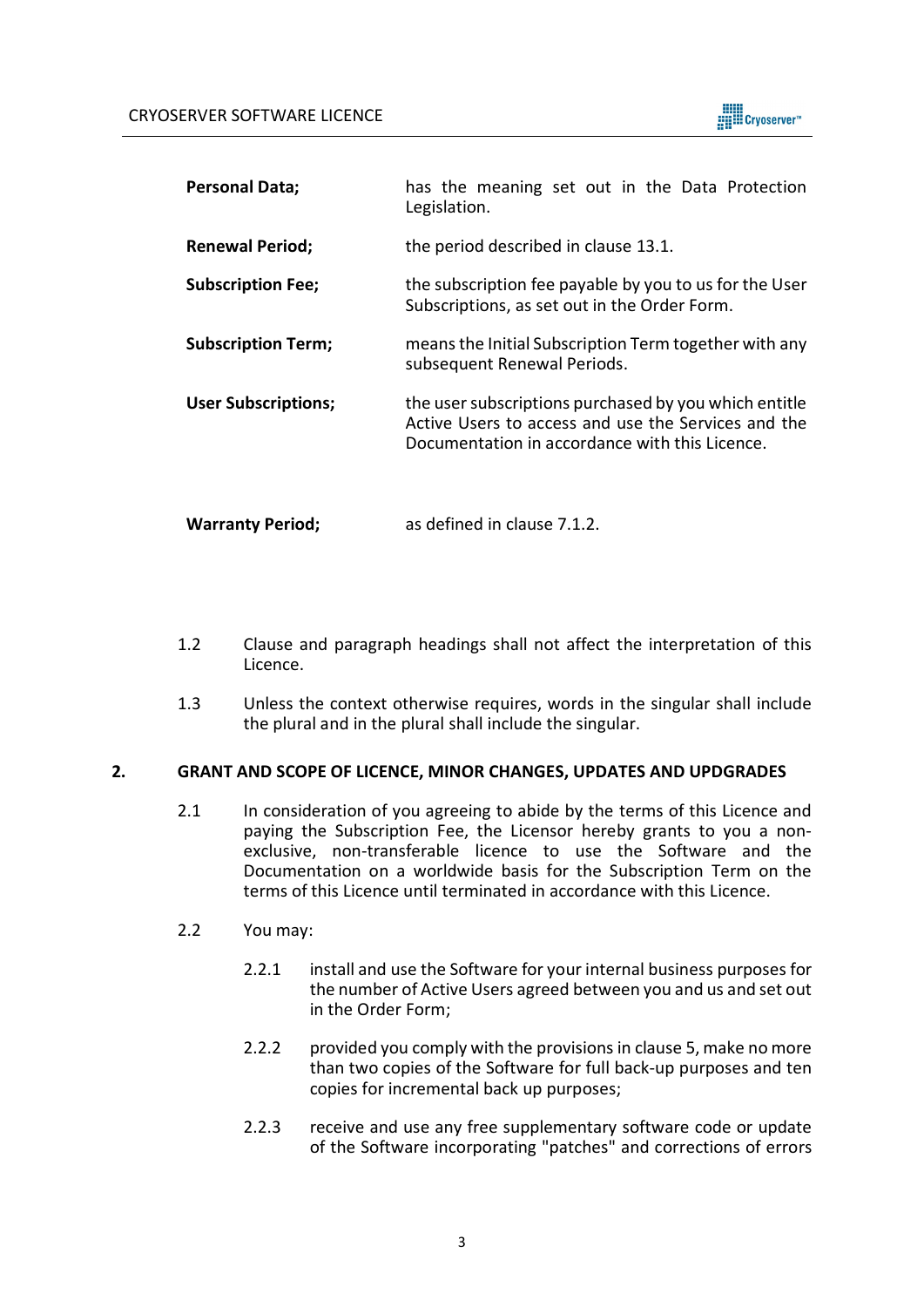

as may be provided by the us from time to time (but see clause [2.3](#page-3-0) and clause [2.4](#page-3-1) below); and

- 2.2.4 use any Documentation in support of the use permitted under clause [2.2.](#page-2-0)
- <span id="page-3-0"></span>2.3 We may update or require you to update the Software, provided that the Software shall always match the description of it that we provided to you before you bought it.
- <span id="page-3-1"></span>2.4 The Software may be upgraded to reflect changes in the Operating System. The Software will work with the current or previous version of that Operating System (as it may be updated from time to time).
- 2.5 In relation to the Active Users, you undertake that:
	- 2.5.1 the maximum number of Active Users that we authorise to access and use the Services shall not exceed the number of User Subscriptions which entitle Active Users to access and use the Services in accordance with this Licence**;**
	- 2.5.2 you will not allow or suffer any User Subscription to be used by more than one Active User unless it has been reassigned in its entirety to another Active User, in which case the prior Active User shall no longer have any right to access or use the Services;
	- 2.5.3 each Active User shall have the necessary security on their systems to ensure that the Services are held securely;
	- 2.5.4 you shall permit us to carry out an audit to verify each Active User. Such audit may be conducted no more than once per quarter, at our expense, and this right shall be exercised with reasonable prior notice, in such a manner as not to substantially interfere with your normal conduct of business; and
	- 2.5.5 if any of the audits referred to in clause 2.5.4 reveal that you have underpaid Subscription Fees to us, then without prejudice to our other rights, you shall pay to us an amount equal to such underpayment as calculated in accordance with the prices set out in the Order Form within 10 business days of the date of the relevant audit.

## **3. ADDITIONAL USER SUBSCRIPTIONS**

3.1 Subject to clause 3.2 and clause 3.3, you may, from time to time during any Subscription Term, purchase Additional Users in excess of the number of Active Users set out in the Order Form and we shall grant access to the Services to such Additional Users in accordance with the provisions of this Licence, as if they were Active Users.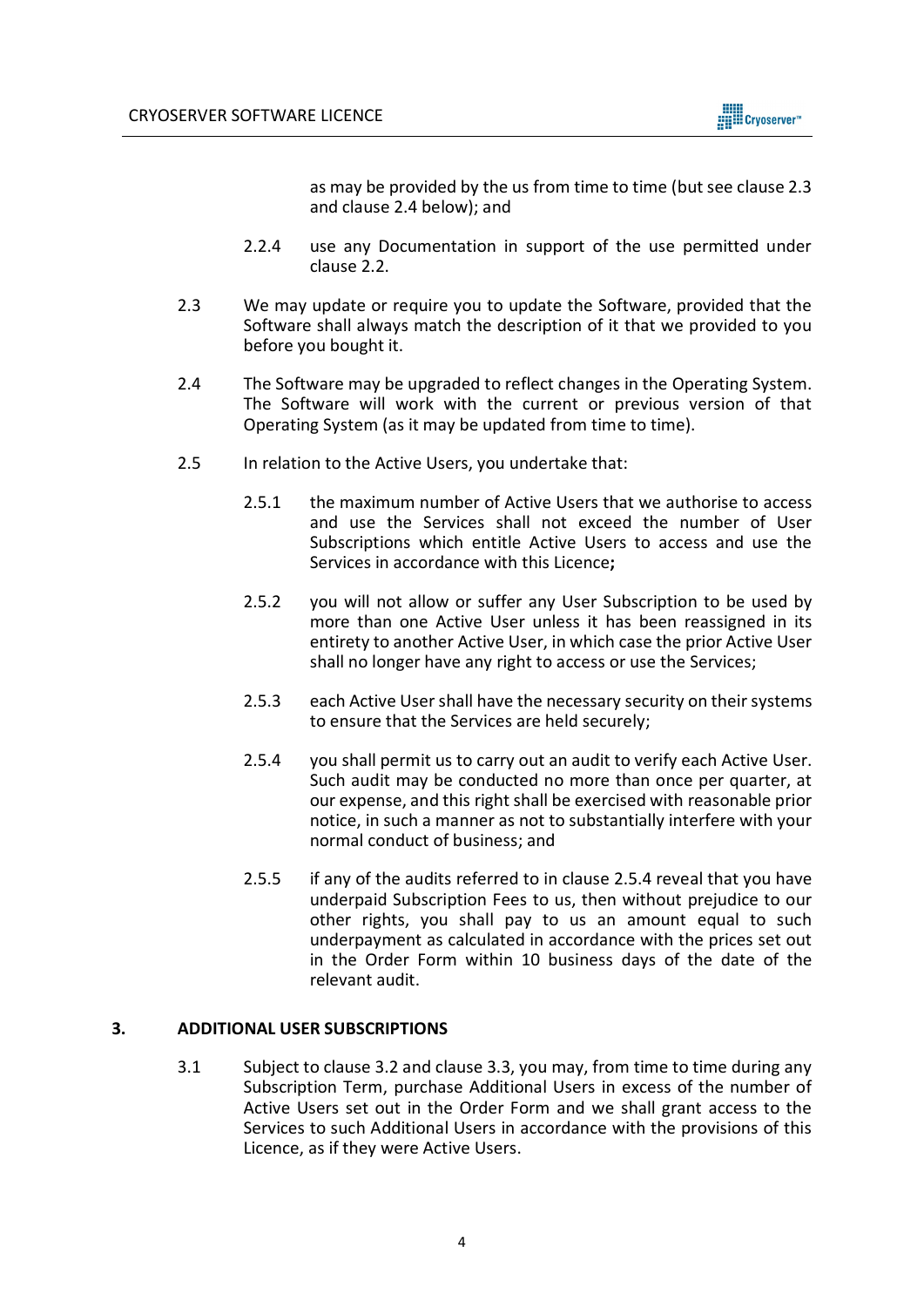

- 3.2 If you wish to purchase Additional Users, you shall notify us in writing. We shall evaluate such request for Additional Users and respond to you with approval or rejection of the request (such approval not to be unreasonably withheld).
- 3.3 If we approve your request to purchase Additional Users, you shall, within 30 days of the date of our invoice, pay to us the relevant fees for such Additional Users as set out in the Order Form and, if such Additional Users are purchased by you part way through the Initial Subscription Term or any Renewal Period (as applicable), such fees shall be pro-rated for the remainder of the Initial Subscription Term or then current Renewal Period (as applicable).

## **4. MAINTENANCE RELEASES**

We will provide you with Maintenance Releases. We warrant that no Maintenance Release will adversely affect the then existing facilities or functions of the Software. You shall install all Maintenance Releases as soon as reasonably practicable after receipt.

## **5. RESTRICTIONS**

- 5.1 Except as expressly set out in this Licence or as permitted by any local law, you undertake:
	- 5.1.1 not to copy the Software or Documentation, except where such copying is incidental to normal use of the Software or where it is necessary for the purpose of back-up or operational security;
	- 5.1.2 not to rent, lease, sub-license, loan, translate, merge, adapt, vary, alter or modify, the whole or any part of the Software or Documentation nor permit the Software or any part of it to be combined with, or become incorporated in, any other programs;
	- 5.1.3 not to disassemble, de-compile, reverse engineer or create derivative works based on the whole or any part of the Software nor attempt to do any such things, except to the extent that (by virtue of sections 50B and 296A of the Copyright, Designs and Patents Act 1988) such actions cannot be prohibited because they are necessary to decompile the Software to obtain the information necessary to create an independent program that can be operated with the Software or with another program (**Permitted Objective**), and provided that the information obtained by you during such activities:
		- 5.1.3.1 is used only for the Permitted Objective;
		- 5.1.3.2 is not disclosed or communicated without the Licensor's prior written consent to any third party to whom it is not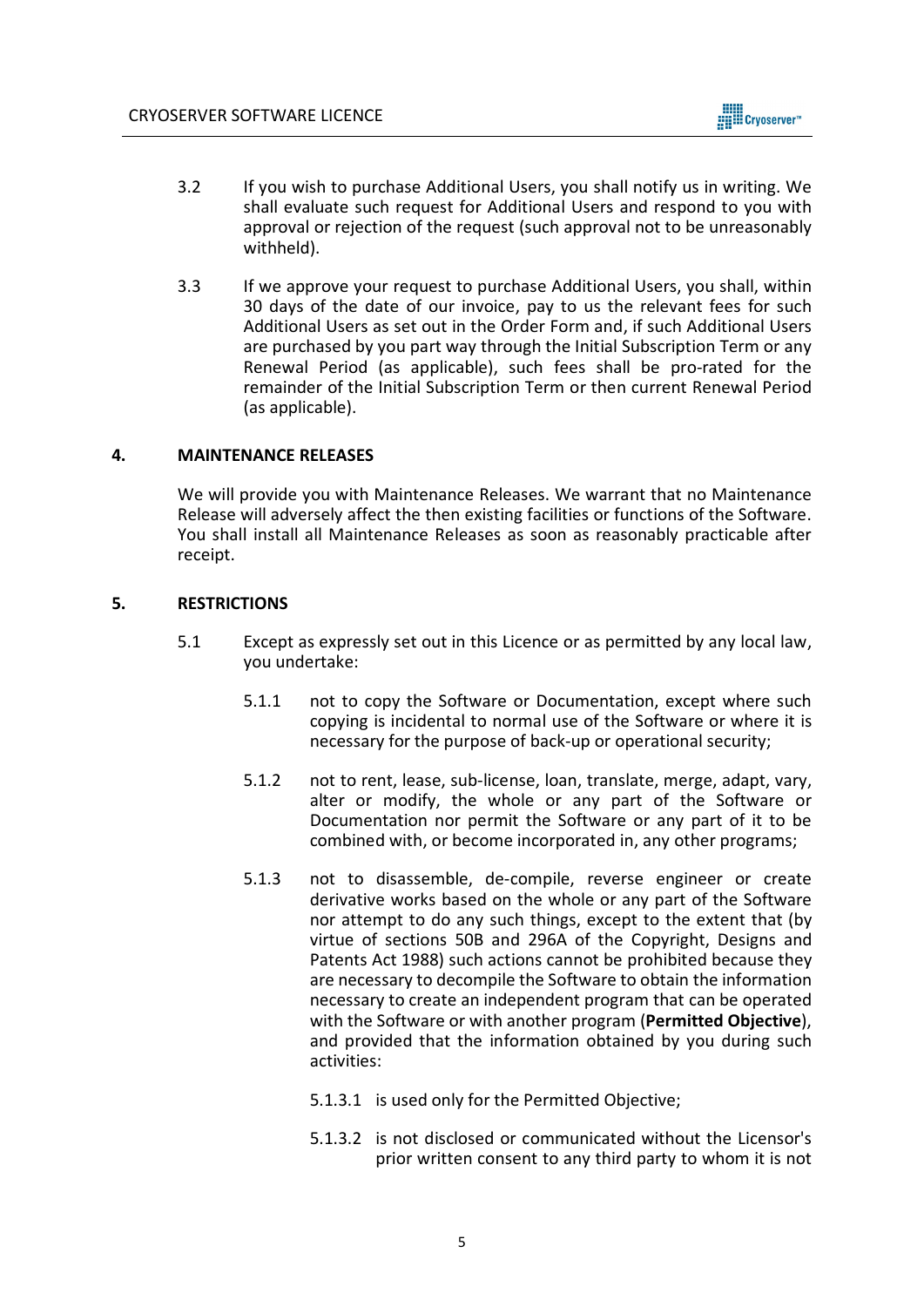

necessary to disclose or communicate it in order to achieve the Permitted Objective; and

- 5.1.3.3 is not used to create any software that is substantially similar in its expression to the Software;
- 5.1.4 to keep all copies of the Software secure and to maintain accurate and up-to-date records of the number and locations of all copies of the Software;
- 5.1.5 to include our copyright notice on all entire and partial copies of the Software in any form;
- 5.1.6 not to provide, or otherwise make available, the Software in any form, in whole or in part (including, but not limited to, program listings, object and source program listings, object code and source code) to any person without prior written consent from us; and
- 5.1.7 to comply with all applicable technology control or export laws and regulations.

## **6. INTELLECTUAL PROPERTY RIGHTS**

- 6.1 You acknowledge that all Intellectual Property Rights in the Services throughout the world belong to us, that rights in the Software are licensed (not sold) to you, and that you have no intellectual property rights in, or to, the Services other than the right to use the Services in accordance with the terms of this Licence.
- 6.2 You acknowledge that you have no right to have access to the Software in source code form other than as expressly provided in this Licence.
- 6.3 You acknowledge that CRYOSERVER brand is a trade mark licensed to us and you may not use the trade mark without our permission.
- 6.4 We will at our own expense defend you or, at our option, settle any claim or action brought against you alleging that the possession or use of the Software (or any part thereof) in accordance with the terms of this Licence infringes the Intellectual Property Rights of a third party (**Claim**) and shall be responsible for any reasonable losses, damages, costs (including legal fees) and expenses incurred by or awarded against you as a result of or in connection with any such Claim. For the avoidance of doubt, this clause shall not apply where the Claim in question is attributable to possession or use of the Software (or any part thereof) by you other than in accordance with the terms of this Licence, use of the Software in combination with any hardware or software not supplied or specified by us if the infringement would have been avoided by the use of the Software not so combined, or use of a non-current release of the Software.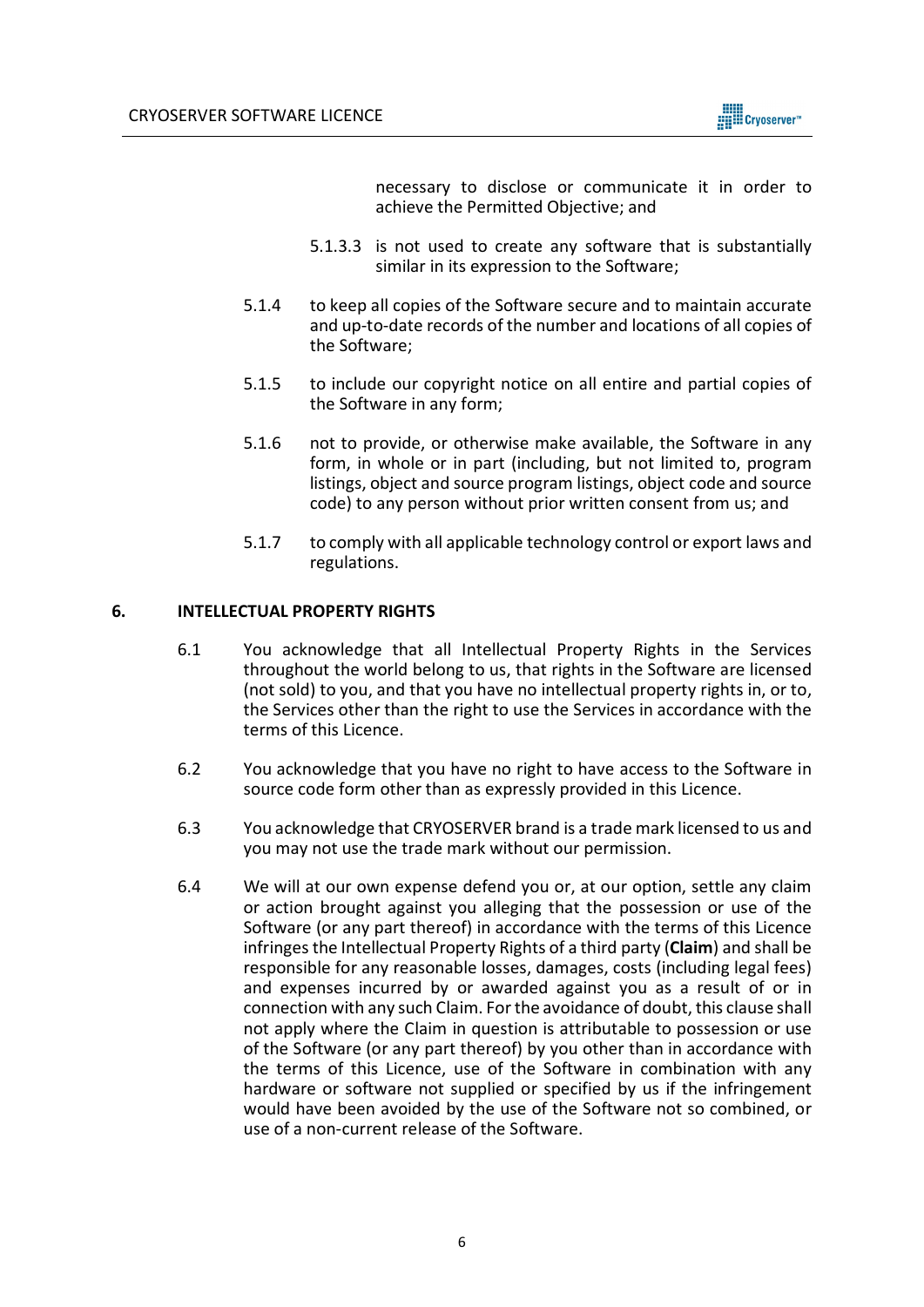

- 6.5 If any third party makes a Claim, or notifies an intention to make a Claim against you, our obligations under clause 6.4 are conditional on you:
	- 6.5.1 as soon as reasonably practicable, giving written notice of the Claim to us, specifying the nature of the Claim in reasonable detail;
	- 6.5.2 not making any admission of liability, agreement or compromise in relation to the Claim without our prior written consent (such consent not to be unreasonably conditioned, withheld or delayed);
	- 6.5.3 giving us and our professional advisers access at reasonable times (on reasonable prior notice) to your premises and officers, directors, employees, agents, representatives or advisers, and to any relevant assets, accounts, documents and records within your power or control, so as to enable us and our professional advisers to examine them and to take copies (at our expense) for the purpose of assessing the Claim; and
	- 6.5.4 subject to us providing you with security to your reasonable satisfaction against any claim, liability, costs, expenses, damages or losses which may be incurred, taking such action as we may reasonably request to avoid, dispute, compromise or defend the Claim.
- 6.6 If any Claim is made, or in our reasonable opinion is likely to be made, against you, we may at our sole option and expense:
	- 6.6.1 procure for you the right to continue to use the Software (or any part thereof) in accordance with the terms of this Licence;
	- 6.6.2 modify the Software so that it ceases to be infringing;
	- 6.6.3 replace the Software with non-infringing software; or
	- 6.6.4 terminate this Licence immediately by notice in writing to you and refund any of the Fee paid by you as at the date of termination (less a reasonable sum in respect of your use of the Software to the date of termination) on return of the Software and all copies thereof,

provided that if we modify or replace the Software, the modified or replacement Software must comply with the warranties contained in clause 7 and you shall have the same rights in respect thereof as you would have had under those clauses had the references to the date of this Licence been references to the date on which such modification or replacement was made.

6.7 Notwithstanding any other provision in this Licence, clause 6.4 shall not apply to the extent that any claim or action referred to in that clause arises directly or indirectly through the possession or use of any third-party software, including open source software, or through the breach of any third-party additional terms by you.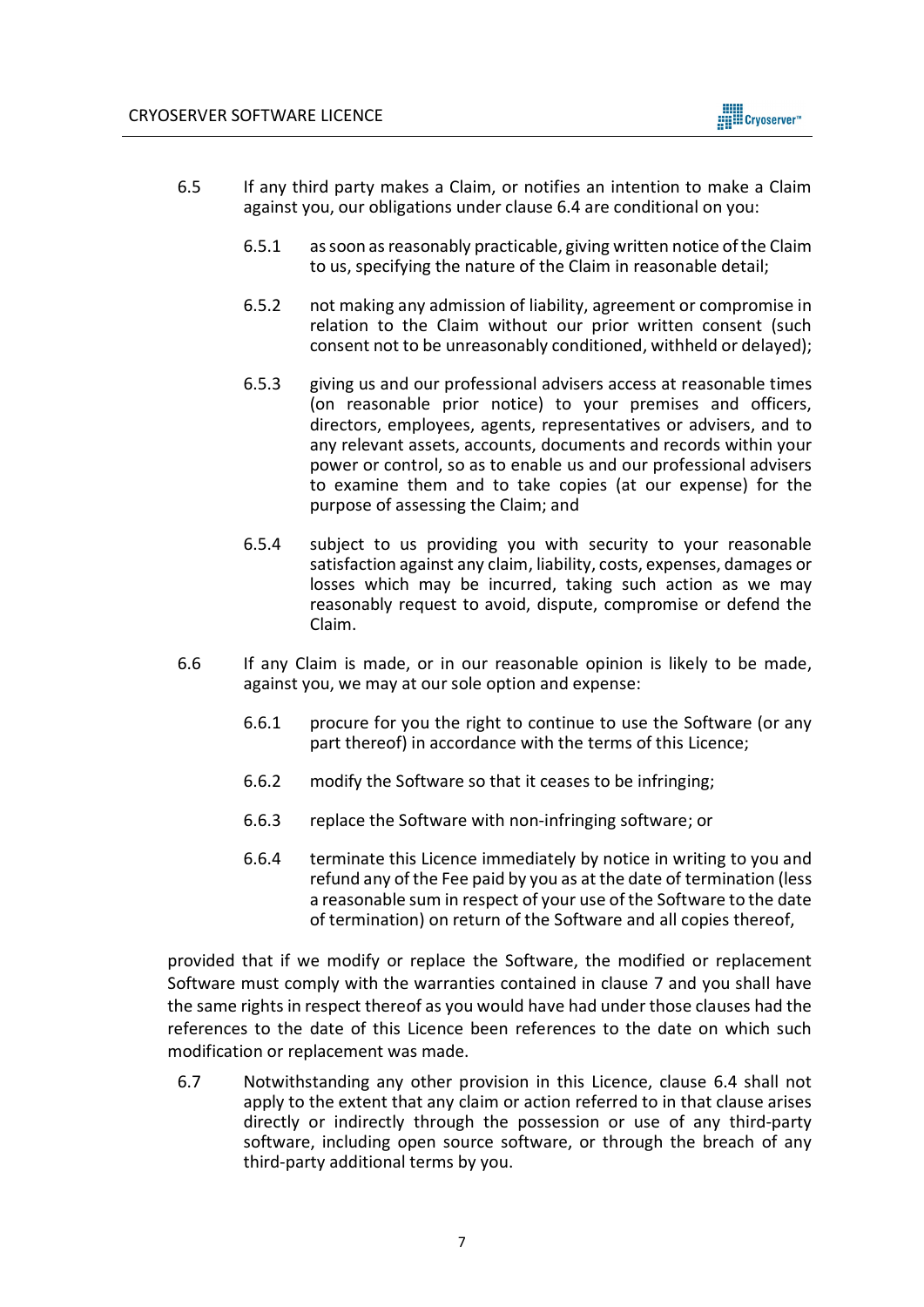

6.8 This clause 6 constitutes your exclusive remedy and our only liability in respect of Claims and, for the avoidance of doubt, is subject to clause 8.4.

## **7. WARRANTY**

- 7.1 We warrant that:
	- 7.1.1 the Software will, when properly used on an operating system for which it was designed, perform substantially in accordance with the functions described in the Documentation;
	- 7.1.2 the Documentation correctly describes the operation of the Software in all material respects

for a period of 90 days from the date of installation of the Software (**Warranty Period**).

- 7.2 If, within the Warranty Period, you notify us in writing of any defect or fault in the Software as a result of which it fails to perform substantially in accordance with the Documentation, we will, at our sole option, either repair or replace the Software, provided that you give us proof of purchase and make available all the information that may be necessary to help us to remedy the defect or fault, including sufficient information to enable us to recreate the defect or fault.
- 7.3 The warranty does not apply:
	- 7.3.1 if the defect or fault in the Software results from you having altered or modified the Software;
	- 7.3.2 if the defect or fault in the Software results from you having used the Software in breach of the terms of this Licence; and
	- 7.3.3 if you have not installed the latest Maintenance Release within a reasonable period.
- 7.4 We do not warrant that the use of the Software will be uninterrupted or error-free.
- 7.5 All other warranties, statements, representations, conditions or other express or implied terms as to the quality, satisfactory quality, suitability or fitness for any particularly purpose is hereby excluded.

## **8. LIMITATION OF LIABILITY**

- 8.1 This clause 8 sets out our entire financial liability (including any liability for the acts or omissions of its employees, agents and sub-contractors) to you:
	- 8.1.1 arising under or in connection with this Licence;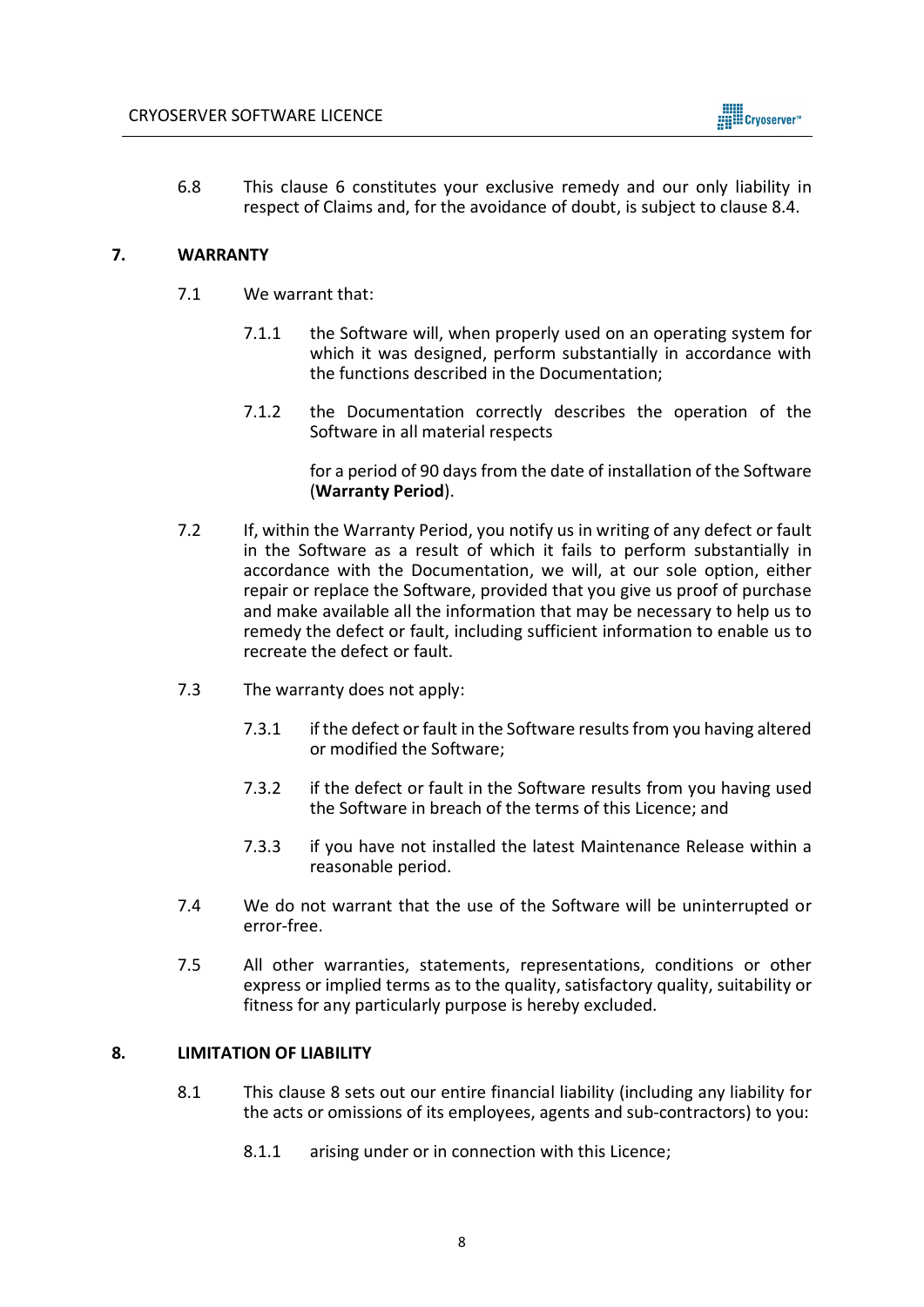

- 8.1.2 in respect of any use made by you of the Services; and
- 8.1.3 in respect of any representation, statement or tortious act or omission (including negligence) arising under or in connection with this Licence.
- 8.2 Except as expressly and specifically provided in this Licence:
	- 8.2.1 you assume sole responsibility for results obtained from the use of the Services by you, and for conclusions drawn from such use. We shall have no liability for any damage caused by errors or omissions in any information, instructions or scripts provided to us by you in connection with the Services, or any actions taken by us at your direction; and
	- 8.2.2 all warranties, representations, conditions and all other terms of any kind whatsoever implied by statute or common law are, to the fullest extent permitted by applicable law, excluded from this Licence.
- 8.3 Nothing in this Licence excludes our liability:
	- 8.3.1 for death or personal injury caused by our negligence; or
	- 8.3.2 for fraud or fraudulent misrepresentation.
- 8.4 Subject to clause 8.2 and clause 8.3:
	- 8.4.1 we shall not be liable whether in tort (including for negligence or breach of statutory duty), contract, misrepresentation, restitution or otherwise for any loss of profits, loss of business, depletion of goodwill and/or similar losses or loss or corruption of data or information, or pure economic loss, or for any special, indirect or consequential loss, costs, damages, charges or expenses however arising under this Licence; and
	- 8.4.2 our total aggregate liability in contract restitution or otherwise, arising in connection with the performance or contemplated performance of this Licence shall be limited to 125% of the total Fees paid by you during the 12 months immediately preceding the date on which the claim arose.
- 8.5 If defective digital content that we have supplied damages a device or digital content belonging to you, we will either repair the damage or pay you compensation. However, we will not be liable for damage that you could have avoided by following our advice to apply an update offered to you free of charge or for damage that was caused by you failing to correctly follow installation instructions or to have in place the minimum system requirements advised by us.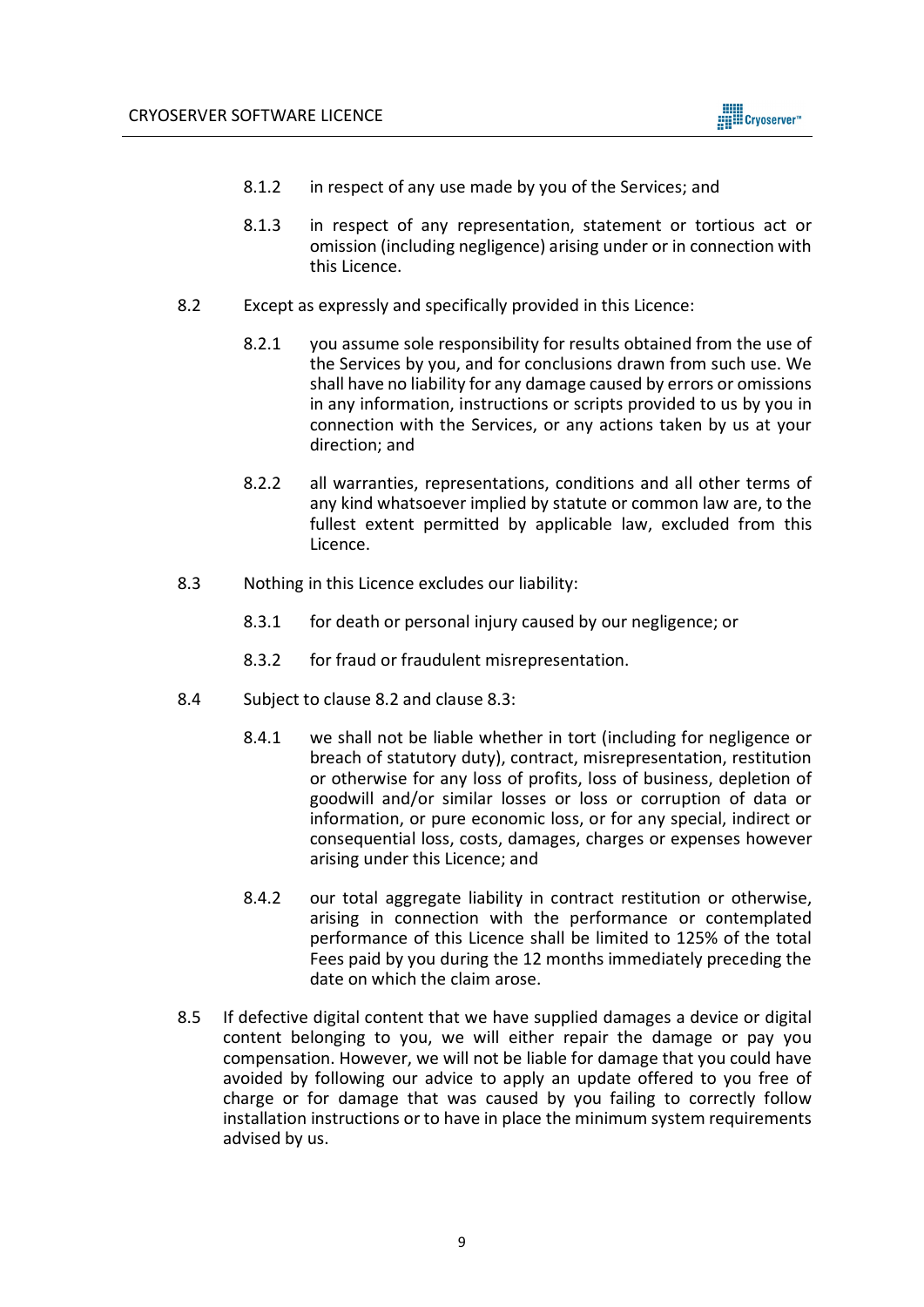

8.6 You acknowledge that the Software has not been developed to meet your individual requirements, and that it is therefore your responsibility to ensure that the facilities and functions of the Software as described in the Documentation meet your requirements.

### **9. FEES**

- 9.1 You shall pay the Fees in accordance with this clause 9.
- 9.2 You shall on the Effective Date provide to us approved purchase order information acceptable to us and any other relevant valid, up-to-date and complete contact and billing details and, if you provide:
	- 9.2.1 approved purchase order information to us, we shall invoice you:
		- 9.2.1.1 on the Effective Date for the Fees payable in respect of the Initial Subscription Term; and
		- 9.2.1.2 subject to clause 13.1 thereafter annually for the Fees payable in respect of the Renewal Period,

and you shall pay each invoice within 30 days of the date of such invoice.

- 9.3 Where additional Services or products are requested during the Subscription Term, we will send you an invoice for the associated Fees. You are required to pay all such invoices within 30 days of the date of such invoice.
- 9.4 If we have not received payment within 14 days after the due date, and without prejudice to any other rights and remedies of ours:
	- 9.4.1 we may, without liability to you, disable your password, account and access to all or part of the Services and we shall be under no obligation to provide access to the Services while the invoice(s) concerned remain unpaid; and
	- 9.4.2 interest shall accrue on a daily basis on such due amounts at an annual rate equal to 4% over the then current base lending rate of Royal Bank of Scotland from time to time, commencing on the due date and continuing until fully paid, whether before or after judgment.
- 9.5 All amounts and Fees stated or referred to in this Licence:
	- 9.5.1 shall be payable in the currency billed;
	- 9.5.2 are, subject to clause 8.4.2, non-cancellable and non-refundable;
	- 9.5.3 are exclusive of value added tax, which shall be added to our invoice(s) at the appropriate rate where applicable.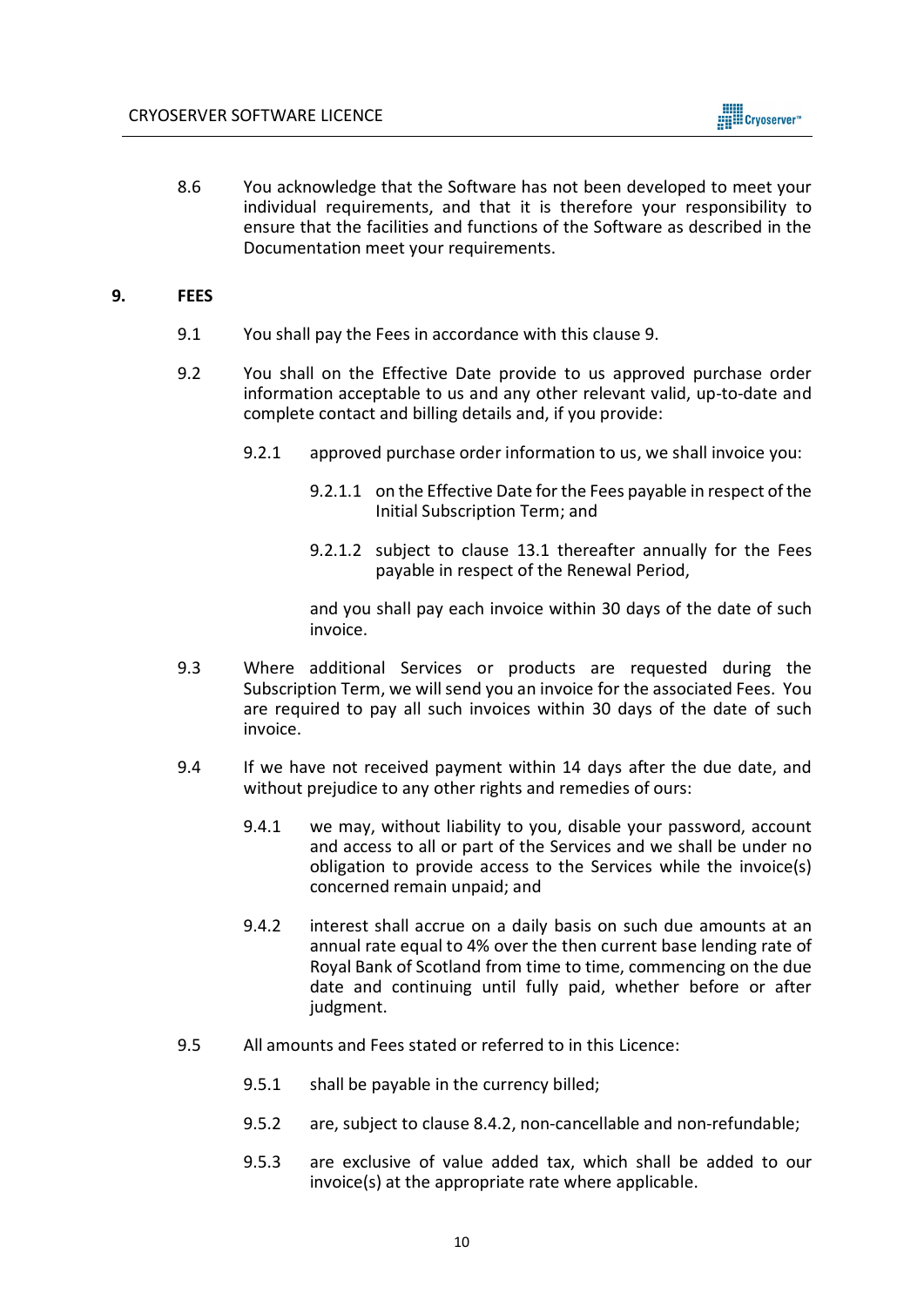

9.6 We shall be entitled to increase the Fees at the start of each Renewal Period, by no more than 5%, upon 90 days' prior notice to you and the Order Form shall be deemed to have been amended accordingly.

### **10. CUSTOMER DATA AND DATA PROTECTION**

- 10.1 You shall own all right, title and interest in and to all of your Customer Data and shall have sole responsibility for the legality, reliability, integrity, accuracy and quality of your Customer Data.
- 10.2 We shall not have access to Customer Data, (save where we are granted specific access by you), and therefore we shall not be responsible for any loss, destruction, alteration or disclosure of Customer Data caused by any third party. Both parties will comply with all applicable requirements of the Data Protection Legislation. These clauses 10.2 to 10.7 (inclusive) are in addition to, and do not relieve, remove or replace, a party's obligations under the Data Protection Legislation.
- 10.3 The parties acknowledge that for the purposes of the Data Protection Legislation, you are the Data Controller and we are the Data Processor.
- 10.4 We shall maintain a register setting out the scope, nature and purpose of processing we carry out, the duration of the processing and the types of Personal Data. The parties acknowledge that we shall, in general, not have access to your Personal Data or Customer Data.
- 10.5 Without prejudice to the generality of clause 10.2 and only where applicable, you will ensure that you have all necessary appropriate consents and notices in place to enable lawful transfer of the Personal Data to us for the duration and purposes of this Licence.
- 10.6 Without prejudice to the generality of clause 10.2, we shall, in relation to any Personal Data processed in connection with the performance of our obligations under this Licence:
	- 10.6.1 process that Personal Data only on your written instructions unless we are required by the laws of any member of the European Union or by the laws of the European Union applicable to us to process Personal Data (**Applicable Laws**);
	- 10.6.2 ensure that we have in place appropriate technical and organisational measures, to protect against unauthorised or unlawful processing of Personal Data and against accidental loss or destruction of, or damage to, Personal Data, appropriate to the harm that might result from the unauthorised or unlawful processing or accidental loss, destruction or damage and the nature of the data to be protected, having regard to the state of technological development and the cost of implementing any measures (those measures may include, where appropriate, pseudonymising and encrypting Personal Data, ensuring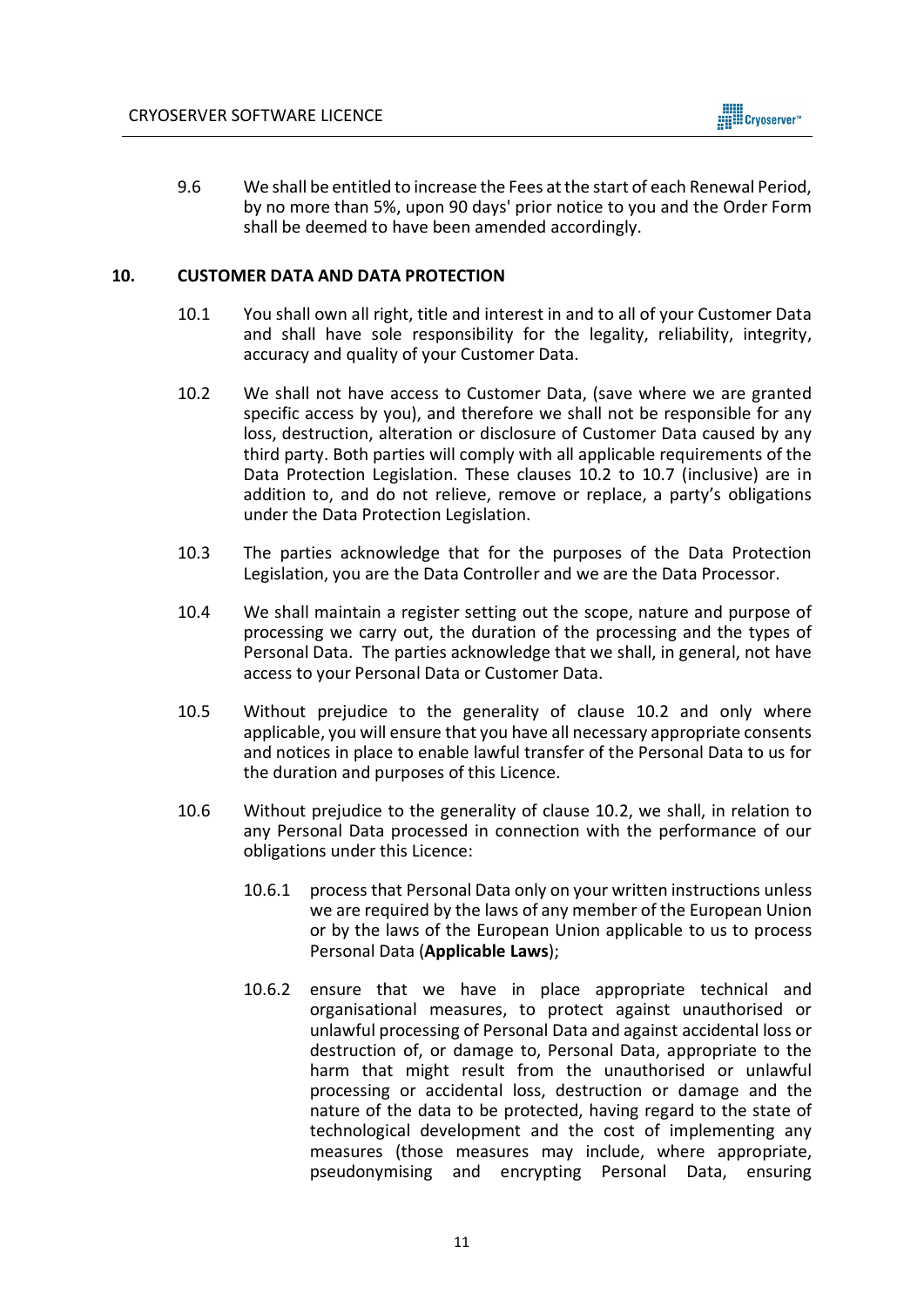

confidentiality, integrity, availability and resilience of its systems and services, ensuring that availability of and access to Personal Data can be restored in a timely manner after an incident, and regularly assessing and evaluating the effectiveness of the technical and organisational measures adopted by us);

- 10.6.3 ensure that all personnel who have access to and/or process Personal Data are obliged to keep the Personal Data confidential; and
- 10.6.4 subject to clause 10.8, not transfer any Personal Data outside of the European Economic Area unless your prior written consent has been obtained and the following conditions are fulfilled:
	- 10.6.4.1 either of us has provided appropriate safeguards in relation to the transfer;
	- 10.6.4.2 the data subject has enforceable rights and effective legal remedies;
	- 10.6.4.3 we comply with our obligations under the Data Protection Legislation by providing an adequate level of protection to any Personal Data that is transferred; and
	- 10.6.4.4 we comply with reasonable instructions notified to us in advance by you with respect to the processing of the Personal Data;
- 10.6.5 assist you, at your cost, in responding to any request from a Data Subject and in ensuring compliance with your obligations under the Data Protection Legislation with respect to security, breach notifications, impact assessments and consultations with supervisory authorities or regulators;
- 10.6.6 notify you without undue delay on becoming aware of a Personal Data breach;
- 10.6.7 at your written direction, delete or return Personal Data and copies thereof to you on termination of the agreement unless required by Applicable Law to store the Personal Data; and
- 10.6.8 maintain complete and accurate records and information to demonstrate compliance with these clauses 10.2 to 10.7 (inclusive) and allow for audits by you or your designated auditor (where so requested in writing by you for the sole purpose of Data Protection Legislation) and inform you as soon as practicable if, in our opinion, an instruction infringes the Data Protection Legislation.
- 10.8 You consent to us appointing such third-party processors of Personal Data under this Licence as are required for the delivery of the Services. Where it is agreed that we will provide you with out of hours Support Services, this is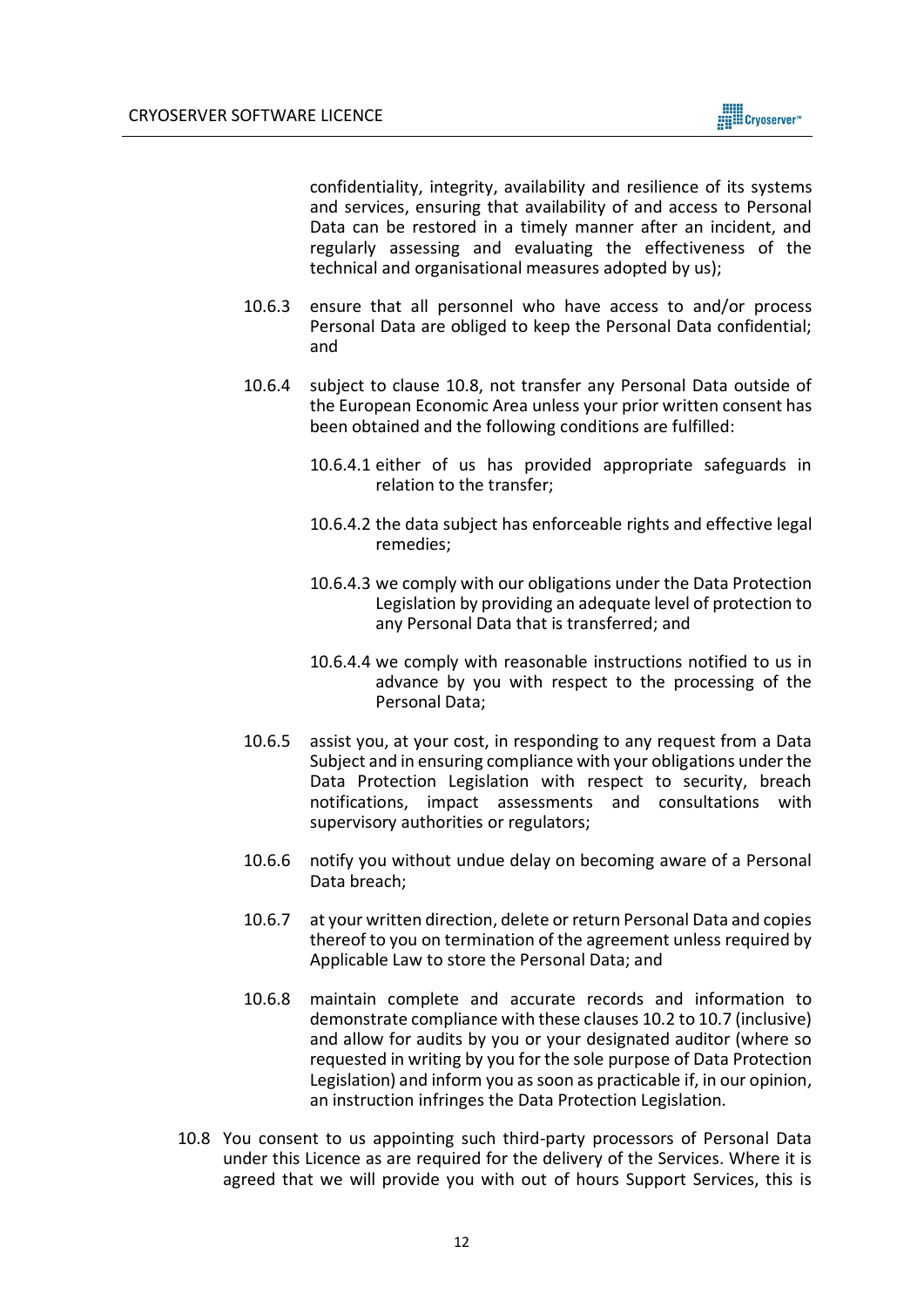

provided by a consultant in Canada with whom we have entered into Model Contract Clauses.

## **11. CONFIDENTIALITY**

- 11.1 Each of us may be given access to information that is proprietary or confidential and is either clearly labelled as such or identified as "Confidential Information" from the other in order to perform its obligations under this Licence. A party's Confidential Information shall not be deemed to include information that:
	- 11.1.1 is or becomes publicly known other than through any act or omission of the receiving party;
	- 11.1.2 was in the other party's lawful possession before the disclosure;
	- 11.1.3 is lawfully disclosed to the receiving party by a third party without restriction on disclosure;
	- 11.1.4 is independently developed by the receiving party, which independent development can be shown by written evidence; or
	- 11.1.5 is required to be disclosed by law, by any court of competent jurisdiction or by any regulatory or administrative body.
- 11.2 We shall each hold the each other's Confidential Information in confidence and, unless required by law, not make the other's Confidential Information available to any third party, or use the other's Confidential Information for any purpose other than the implementation of this Licence.
- 11.3 We shall each take all reasonable steps to ensure that the other's Confidential Information to which it has access is not disclosed or distributed by its employees or agents in violation of the terms of this Licence.
- 11.4 Neither of us shall be responsible for any loss, destruction, alteration or disclosure of Confidential Information caused by any third party.
- 11.5 We acknowledge that your Customer Data is your Confidential Information.
- 11.6 The above provisions of this clause 11 shall survive termination of this Licence, however arising.

## **12. SUPPORT**

As part of the User Subscription, you receive a support package to support your use of the Software that you have licensed, which is set out in the Schedule to this Licence.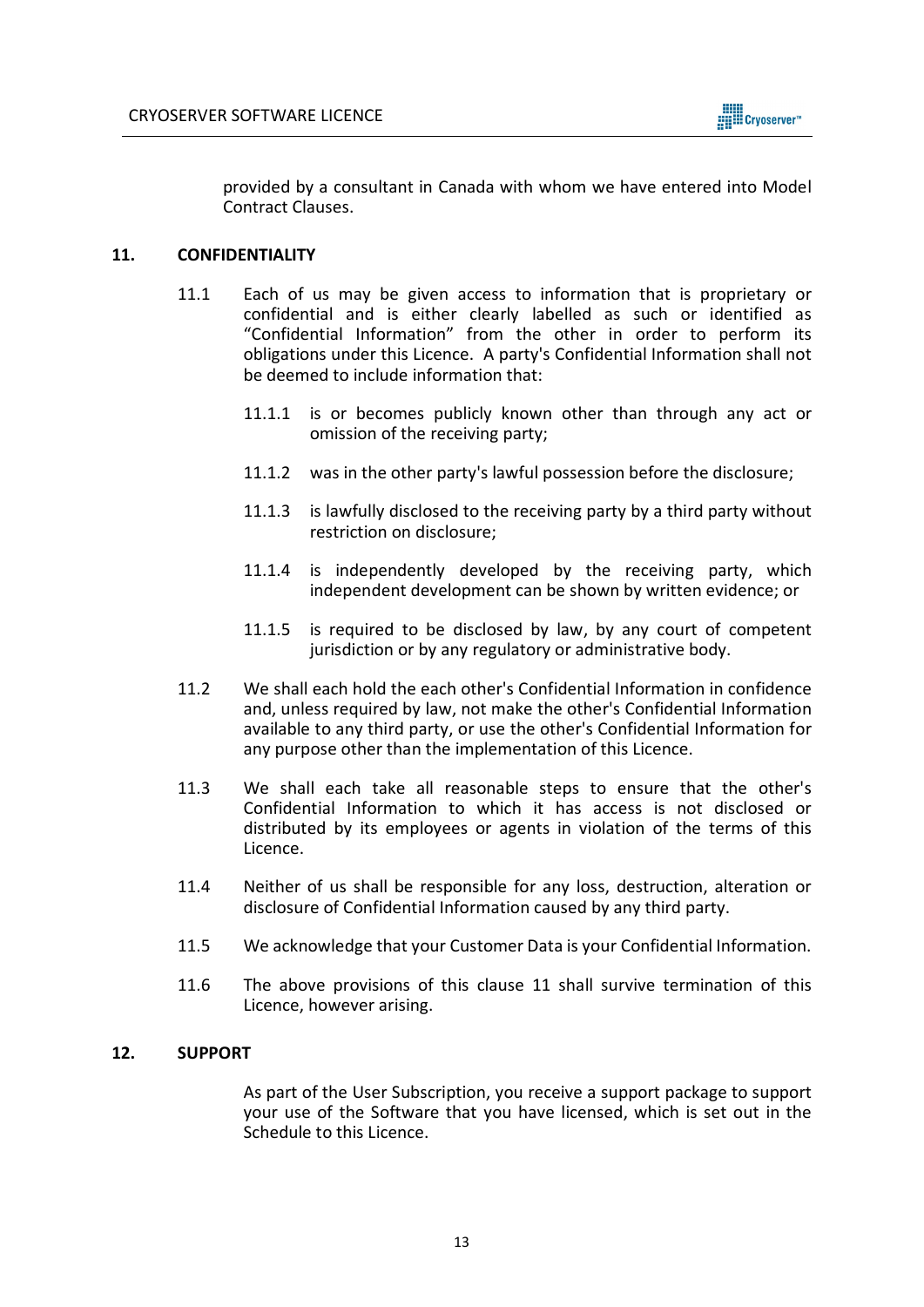

### <span id="page-13-0"></span>**13. TERM AND TERMINATION**

- 13.1 This Licence shall, unless otherwise terminated as provided in this clause 13, commence on the Effective Date and shall continue for the Initial Subscription Term and, thereafter, this Licence shall be automatically renewed for successive periods of 12 months (each a **Renewal Period**), unless:
	- 13.1.1 either party notifies the other party of termination, in writing, at least 60 days before the end of the Initial Subscription Term or any Renewal Period, in which case this Licence shall terminate upon the expiry of the applicable Initial Subscription Term or Renewal Period; or
	- 13.1.2 otherwise terminated in accordance with the provisions of this Licence.
- 13.2 We may terminate this Licence immediately by written notice to you if:
	- 13.2.1 you commit a material or persistent breach of this Licence which you fail to remedy (if remediable) within 14 days after the service of written notice requiring you to do so. In such circumstances, we shall retain the Charges and fees paid in relation to the Subscription Term; or
	- 13.2.2 you fail to pay any amount due under this Licence on the due date for payment and remains in default not less than 14 days after being notified in writing to make such payment,

in such circumstances, we shall retain the Fees paid in relation to the Subscription Term

- 13.3 Without affecting any other right or remedy available to it, either party may terminate this Licence with immediate effect by giving written notice to the other party if:
	- 13.3.1 the other party suspends, or threatens to suspend, payment of its debts or is unable to pay its debts as they fall due or admits inability to pay its debts or is deemed unable to pay its debts within the meaning of section 123 of the Insolvency Act 1986;
	- 13.3.2 the other party commences negotiations with all or any class of its creditors with a view to rescheduling any of its debts, or makes a proposal for or enters into any compromise or arrangement with its creditors other than for the sole purpose of a scheme for a solvent amalgamation of that other party with one or more other companies or the solvent reconstruction of that other party;
	- 13.3.3 a petition is filed, a notice is given, a resolution is passed, or an order is made, for or in connection with the winding up of that other party other than for the sole purpose of a scheme for a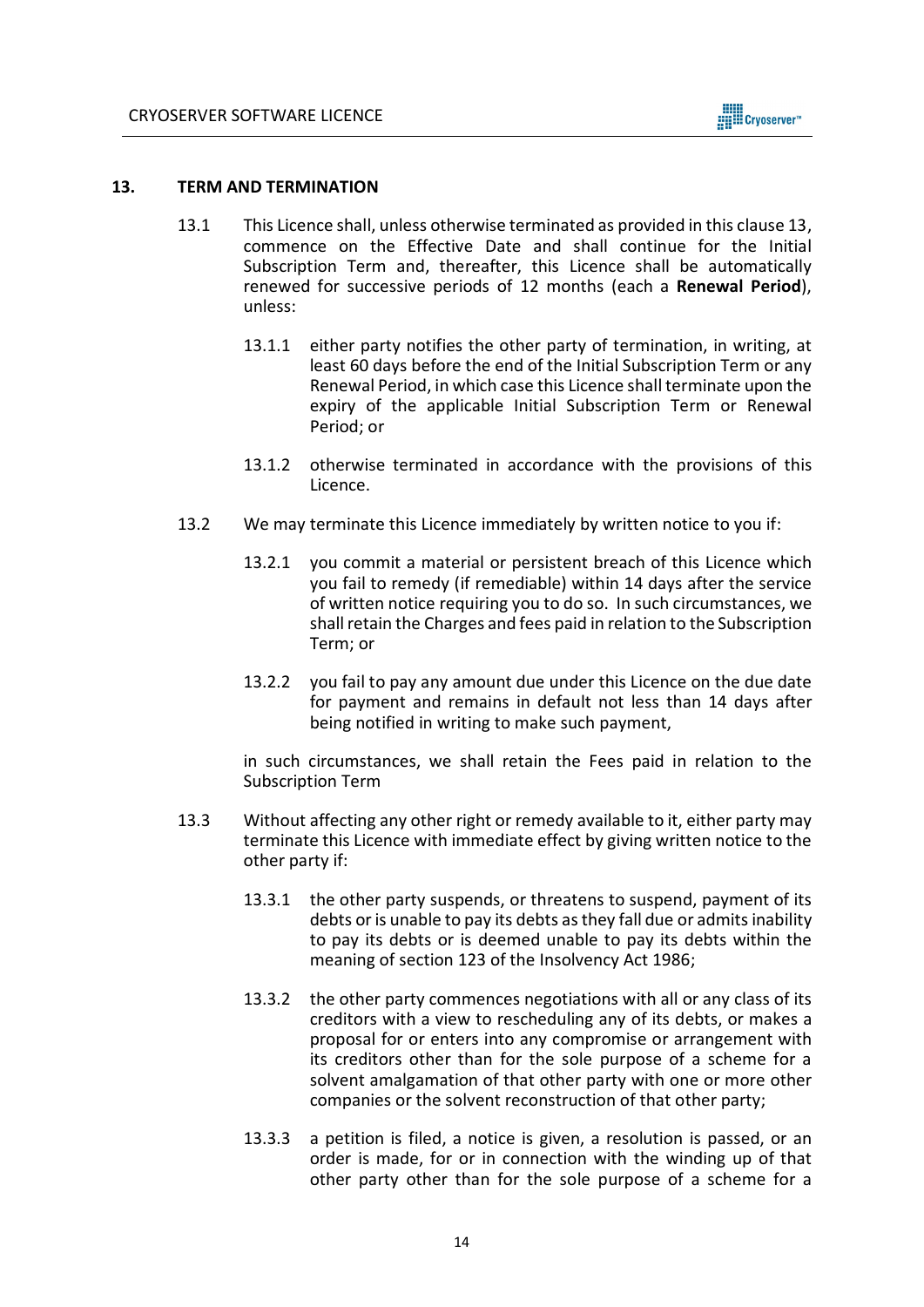

solvent amalgamation of that other party with one or more other companies or the solvent reconstruction of that other party;

- 13.3.4 an application is made to court, or an order is made, for the appointment of an administrator, or if a notice of intention to appoint an administrator is given or if an administrator is appointed, over the other party;
- 13.3.5 the holder of a qualifying floating charge over the assets of that other party has become entitled to appoint or has appointed an administrative receiver;
- 13.3.6 a person becomes entitled to appoint a receiver over the assets of the other party or a receiver is appointed over the assets of the other party;
- 13.3.7 a creditor or encumbrancer of the other party attaches or takes possession of, or a distress, execution, sequestration or other such process is levied or enforced on or sued against, the whole or any part of the other party's assets and such attachment or process is not discharged within 14 days;
- 13.3.8 any event occurs, or proceeding is taken, with respect to the other party in any jurisdiction to which it is subject that has an effect equivalent or similar to any of the events mentioned in clause 13.3.1 to clause 13.3.7 (inclusive); or
- 13.3.9 the other party suspends or ceases, or threatens to suspend or cease, carrying on all or a substantial part of its business.
- 13.4 Any provision of this agreement that expressly or by implication is intended to come into or continue in force on or after termination or expiry of this agreement shall remain in full force and effect.
- 13.5 Termination or expiry of this agreement shall not affect any rights, remedies, obligations or liabilities of the parties that have accrued up to the date of termination or expiry, including the right to claim damages in respect of any breach of the agreement which existed at or before the date of termination or expiry.
- 13.6 Upon termination for any reason:
	- 13.6.1 all rights granted to you under this Licence shall cease;
	- 13.6.2 you must cease all activities authorised by this Licence;
	- 13.6.3 you must immediately delete or remove the Software from all computer equipment in your possession and immediately destroy or return to us (at our option) all copies of the Software then in your possession, custody or control and, in the case of destruction, certify to us that you have done so; and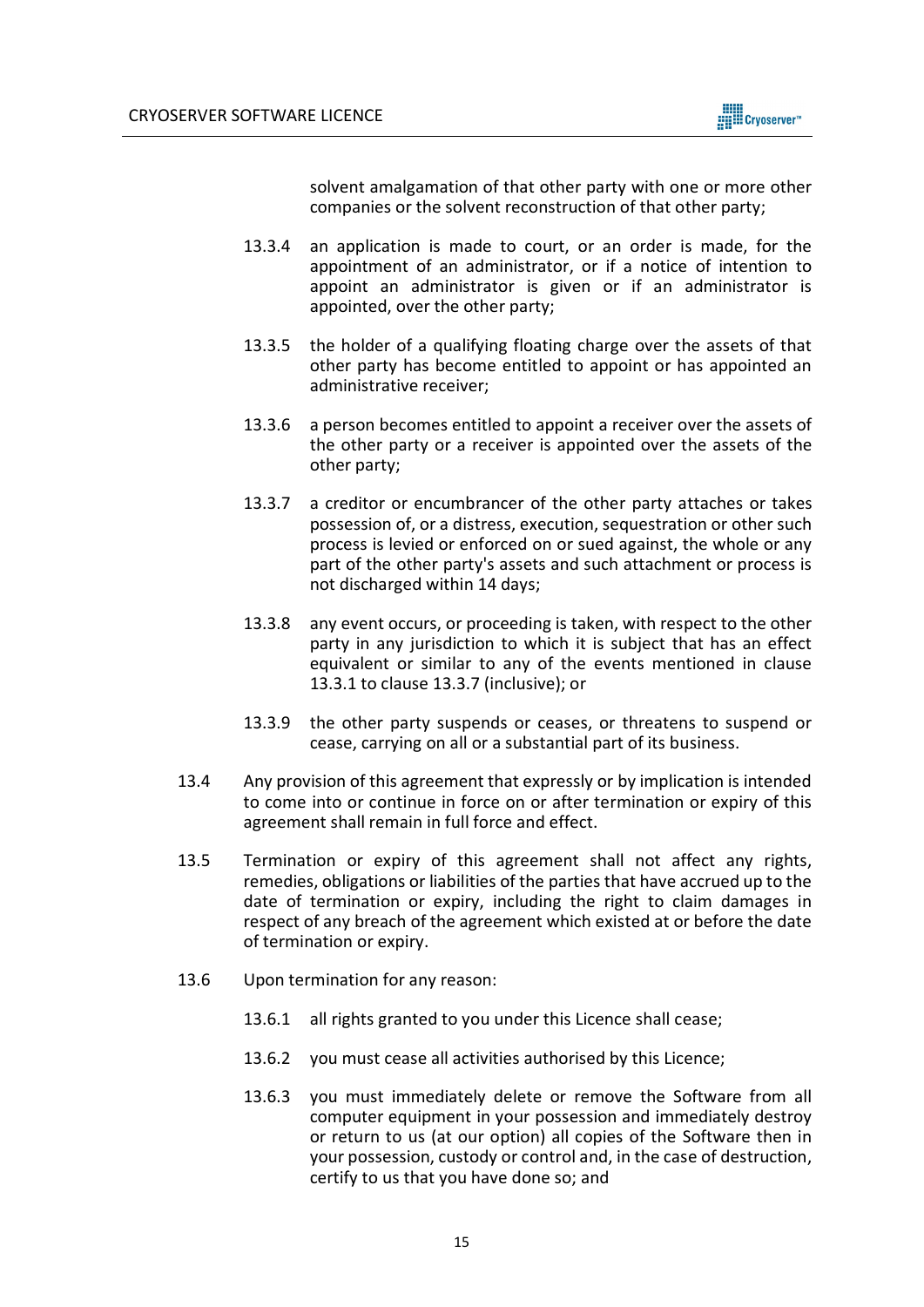

- 13.6.4 we shall immediately stop processing all new emails and prevent access to the Services.
- 13.7 Upon termination of this Licence, we are able to provide you with a read only annual licence to access your email archive environment. This licence would enable you to read, search and export data out of the environment. There is a Read Only Archive Fee for this facility as set out in the Order Form.

## **14. COMMUNICATIONS BETWEEN US**

- 14.1 If any provision in this Licence requires you to give us notice in writing, you can send this to us by pre-paid post to the Cryoserver company set out in the Order Form at Wigglesworth House, 69 Southwark Bridge Road, London, SE1 9HH. We will confirm receipt of this by contacting you in writing.
- 14.2 If we have to contact you or give you notice in writing, we will do so by prepaid post to the address you provide or confirm to us.

### **15. FORCE MAJEURE**

We shall have no liability to you under this Licence if it is prevented from or delayed in performing its obligations under this Licence, or from carrying on its business, by acts, events, omissions or accidents beyond its reasonable control, including, without limitation, strikes, lock-outs or other industrial disputes (whether involving our workforce or any other party), failure of a utility service or transport or telecommunications network, act of God, war, riot, civil commotion, malicious damage, compliance with any law or governmental order, rule, regulation or direction, accident, breakdown of plant or machinery, fire, flood, storm or default of suppliers or sub-contractors, provided that you are notified of such an event and its expected duration.

### **16. OTHER IMPORTANT TERMS**

- 16.1 We may transfer our rights and obligations under these terms to another organisation. We will always tell you in writing if this happens and we will ensure that the transfer will not affect your rights under the contract.
- 16.2 You may only transfer your rights or your obligations under this Licence to another person if we agree in writing.
- 16.3 This Licence does not give rise to any rights under the Contracts (Rights of Third Parties) Act 1999 to enforce any term of this Licence.
- 16.4 Nothing in this Licence is intended to or shall operate to create a partnership between us, or authorise either of us to act as agent for the other, and neither of us shall have the authority to act in the name or on behalf of or otherwise to bind the other in any way (including, but not limited to, the making of any representation or warranty, the assumption of any obligation or liability and the exercise of any right or power).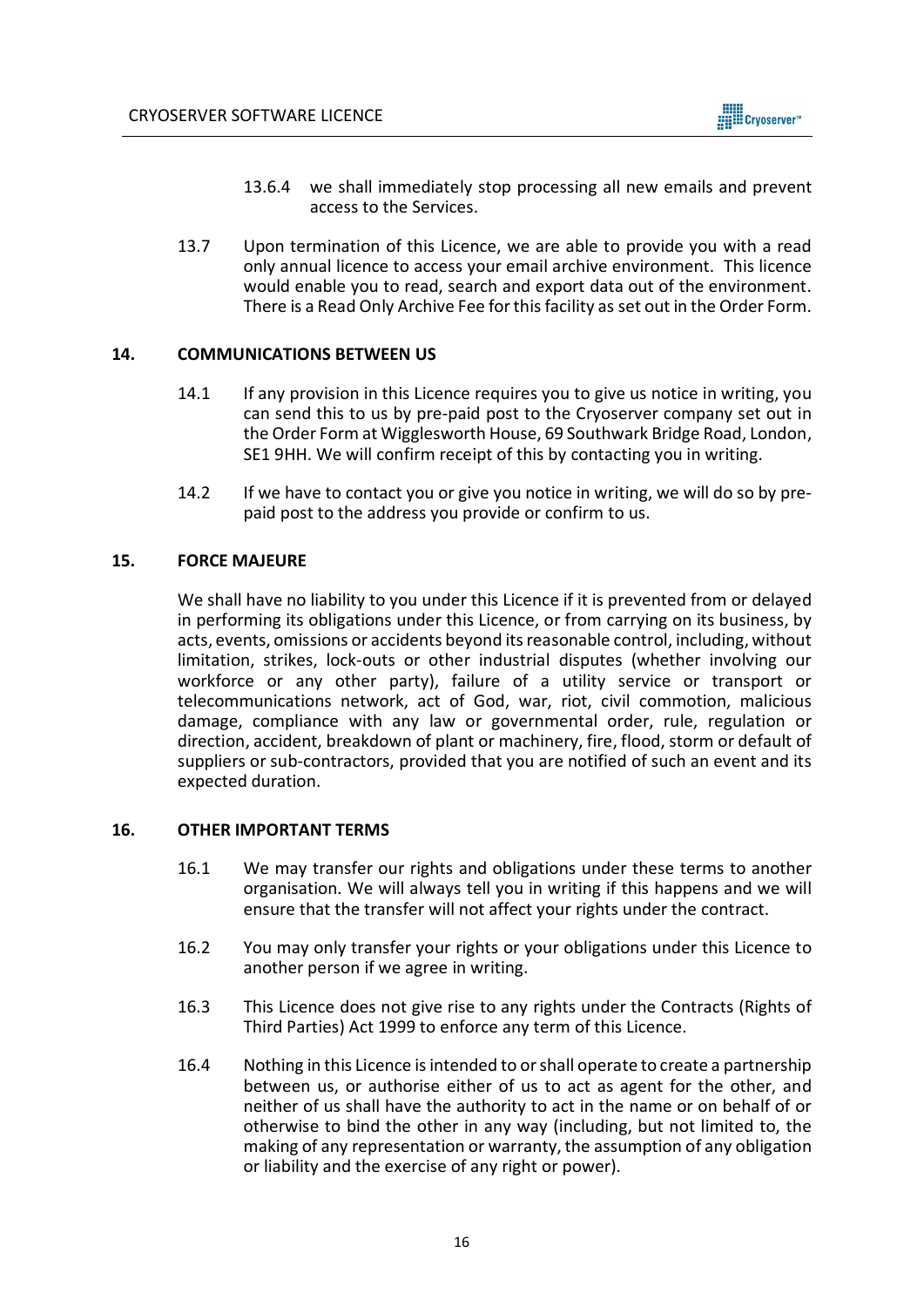- 16.5 Each of us acknowledges and agrees that in entering into this Licence neither of us is relying on any undertaking, promise, assurance, statement, representation, warranty or understanding (whether in writing or not) of any person (whether party to this Licence or not) relating to the subject matter of this Licence, other than as expressly set out in this Licence.
- 16.6 Except as expressly provided in this Licence the rights and remedies provided under this Licence are in addition to, and not exclusive of, any rights or remedies provided by law.
- 16.7 This Licence, the Schedule and any documents annexed as appendices to this Licence contain the whole agreement between us relating to the subject matter.
- 16.8 Each of the paragraphs of these terms operates separately. If any court or relevant authority decides that any of them are unlawful, the remaining paragraphs will remain in full force and effect.
- 16.9 If we do not insist immediately that you do anything you are required to do under these terms, or if we delay in taking steps against you in respect of your breaking this contract, that will not mean that you do not have to do those things and it will not prevent us taking steps against you at a later date.
- 16.10 **Which laws apply to this Licence and where you may bring legal proceedings**. This Licence and any dispute or claim arising out of or in connection with it or its subject matter or formation (including noncontractual disputes or claims) shall be governed by and construed in accordance with the law of England and Wales. Each of us irrevocably agrees that the courts of England and Wales shall have exclusive jurisdiction to settle any dispute or claim arising out of or in connection with this Licence or its subject matter or formation (including non-contractual disputes or claims).
- 16.11 **Alternative dispute resolution**. Alternative dispute resolution is a process where an independent body considers the facts of a dispute and seeks to resolve it, without you having to go to court. If you are not happy with how we have handled any complaint, you may want to contact the alternative dispute resolution provider we use. You can submit a complaint to Centre for Effective Dispute Resolution (CEDR) via their website at adr@cedr.com.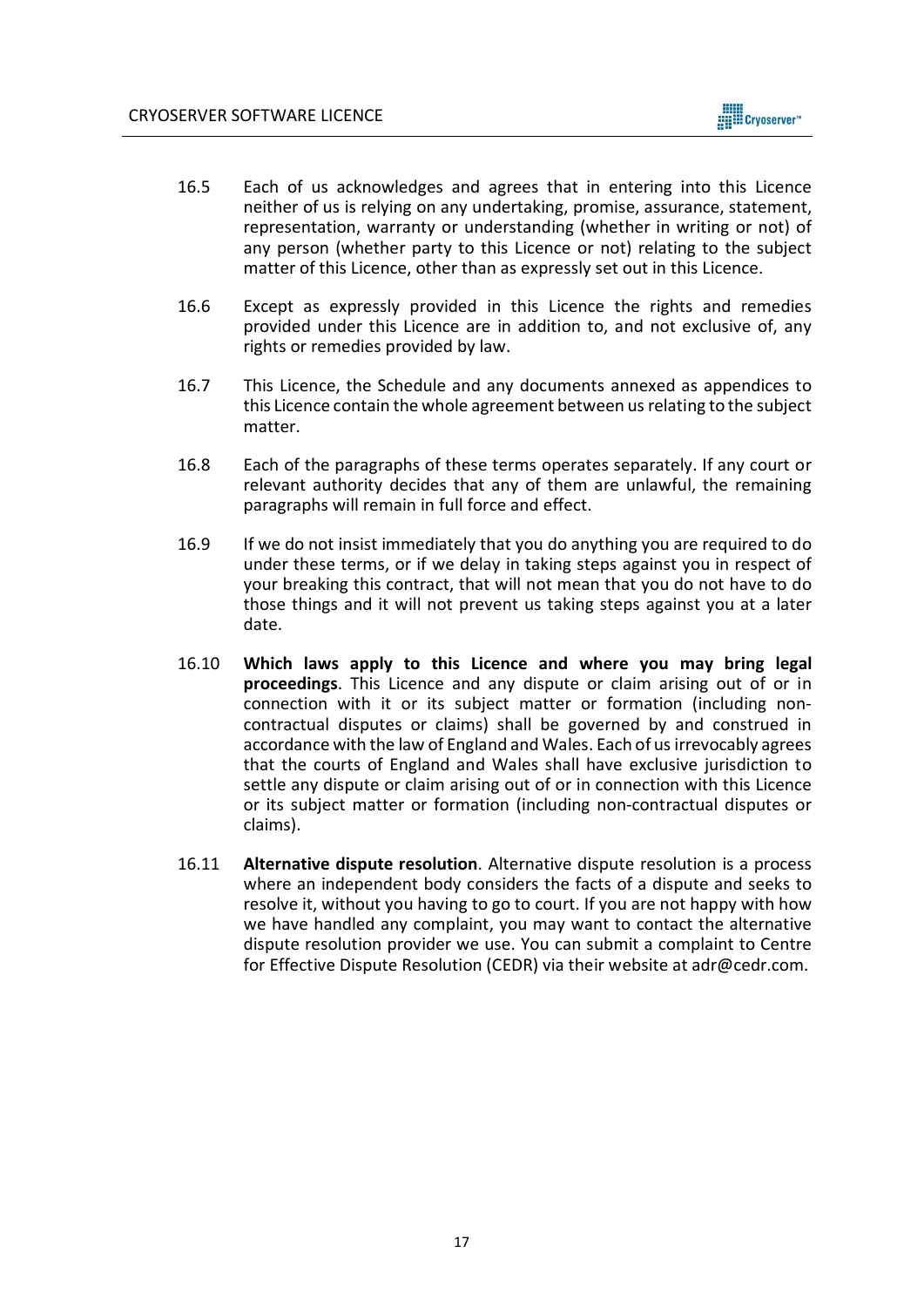

### **The Schedule**

#### 1. **DEFINITIONS**

The following definitions apply in this Schedule.

**Business Day**: a day other than a Saturday, Sunday or public holiday in England when banks in London are open for business.

**Commercially Reasonable Efforts**: the same degree of priority and diligence with which we meet the support needs of our other similar customers.

**Contact List**: a current list of telephone numbers and e-mail addresses provided to you to enable you to make Support Requests.

**Customer Cause**: any of the following causes:

- (a) any improper use, misuse or unauthorised alteration of the Software by you;
- (b) any use of the Software by you in a manner inconsistent with the then-current Documentation;
- (c) the use by you of any hardware or software not provided by us; or
- (d) the use of a non-current version or release of the Software.

**Fault**: any failure or error of the Software referred to in the Service Level Table.

**Help Desk Support:** any support provided by help desk technicians sufficiently qualified and experienced to identify and resolve most support issues relating to the Software.

**Higher-level Support:** any higher-level support provided by contacting the Higher-Level Support on the Contact List.

**Out-of-scope Services**: either of the following services:

- (a) any services provided by us in connection with any apparent problem regarding the Software reasonably determined by us not to have been caused by a Fault, but rather by a Customer Cause or a cause outside our control (including any investigational work resulting in such a determination);
- (b) any Higher-level Support provided in the circumstances specified in paragraph 3.3; or
- (c) support for other hardware or software.

**Service Levels**: the service level responses and response times referred to in the Service Level Table.

**Service Level Table**: the table set out in paragraph 5.1.

**Solution**: either of the following outcomes: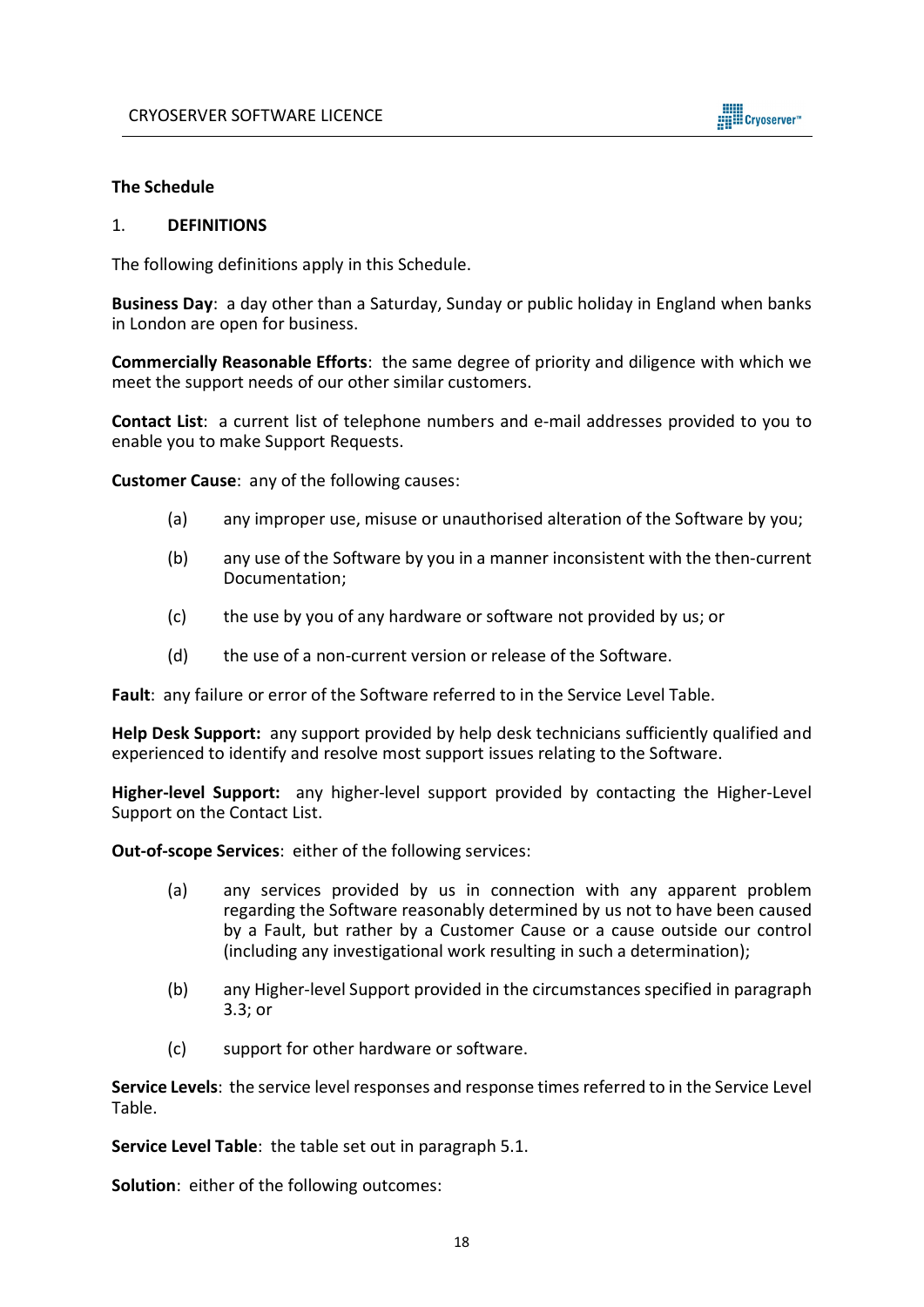

- (a) correction of a Fault; or
- (b) a workaround in relation to a Fault (including a reversal of any changes to the Software if deemed appropriate by us) that is reasonably acceptable to you.

**Support Hours**: 9.00 am to 5.00 pm local UK time, each Business Day.

**Support Period**: the Initial Subscription Term, the Renewal Period and, if requested by you, any period during which you transfer the Services to an alternate service provider.

**Support Request**: request made by you in accordance with this Schedule for Support Services in relation to the Software, including correction of a Fault.

**Support Services**: maintenance of the then-current version or release of the Software, including Help Desk Support and Higher-level Support, but excluding any Out-of-scope Services.

## 2. **SUPPORT SERVICES**

2.1 During the Support Period we shall perform the Support Services during the Support Hours in accordance with the Service Levels.

- 2.2 As part of the Support Services, we shall:
	- 2.2.1 provide Help Desk Support by means of the following telephone number 0800 280 0525 and e-mail address support@cryoserver.com;
	- 2.2.2 commit appropriate resources to the provision of Higher-Level Support;

2.2.3 where Help Desk Support is not provided within the relevant Service Level response time set out in paragraph 5.1.2 and you escalate a Support Request to request Higher-Level Support;

- 2.2.4 use Commercially Reasonable Efforts to correct all Faults notified under paragraph 4.3.1; and
- 2.2.5 provide technical support for the Software in accordance with the Service Levels.

2.3 Any Higher-level Support requested by you and provided by an individual whose qualification or experience is greater than that reasonably necessary to resolve the relevant Support Request shall be deemed an Out-of-scope Service, provided that an appropriately qualified or experienced individual was available at the time when the Higher-level Support was sought.

2.4 We may reasonably determine that any services are Out-of-scope Services. If we make any such determination, we shall promptly notify you of that determination.

2.5 You acknowledge that we are not obliged to provide Out-of-scope Services.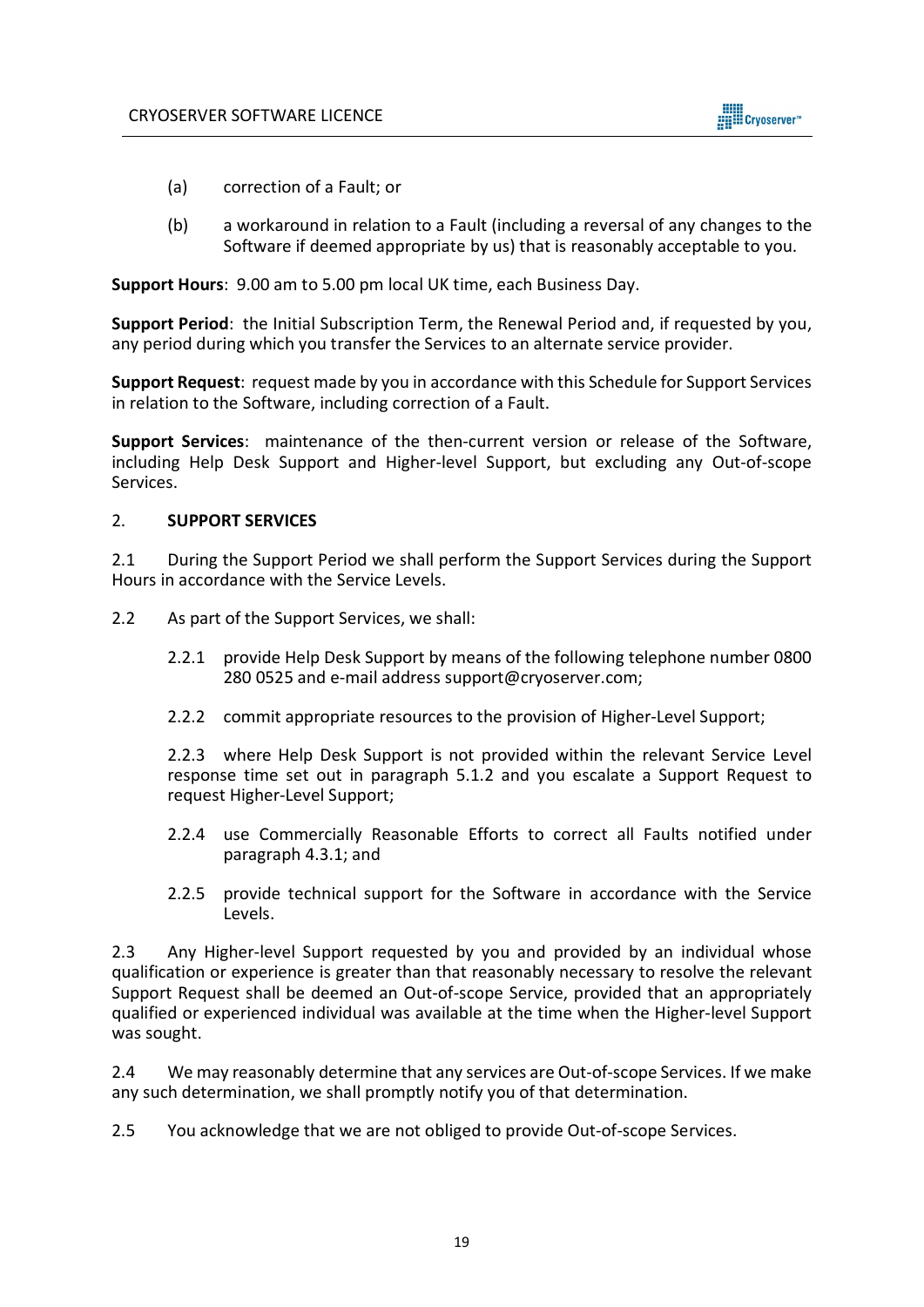

## 3. **FEES**

3.1 The provision of Support Services on a remote, off-site basis (such as over the telephone or by e-mail) is included in the Subscription Fee.

3.2 The provision of Support Services outside the Support Period or at your Site or the provision of Out-of-scope Services shall be charged for at the applicable time and materials rates set out in our price list.

## 4. **SUBMITTING SUPPORT REQUESTS AND ACCESS**

4.1 You may request Support Services by way of a Support Request.

4.2 Each Support Request shall include a description of the problem and the start time of the incident.

- 4.3 You shall provide us with:
	- 4.3.1 prompt notice of any Faults; and
	- 4.3.2 such output and other data, Documentation, information, assistance and (subject to compliance with all Customer's security and encryption requirements notified to us in writing) remote access to your System, as are reasonably necessary to assist us to reproduce operating conditions similar to those present when you detected the relevant Fault and to respond to the relevant Support Request.
- 4.4 All Support Services shall be provided remotely from our office.

4.5 You acknowledge that, to properly assess and resolve Support Requests, it may be necessary to permit us direct access at your Site, to your System and your files, equipment and personnel.

4.6 You shall provide such access promptly, provided that we comply with all your security requirements and other policies and procedures relating to contractors entering and working on your Site notified to us.

# 5. **SERVICE LEVELS**

- 5.1 We shall:
	- 5.1.1 prioritise all Support Requests based on a reasonable assessment of the severity level of the problem reported; and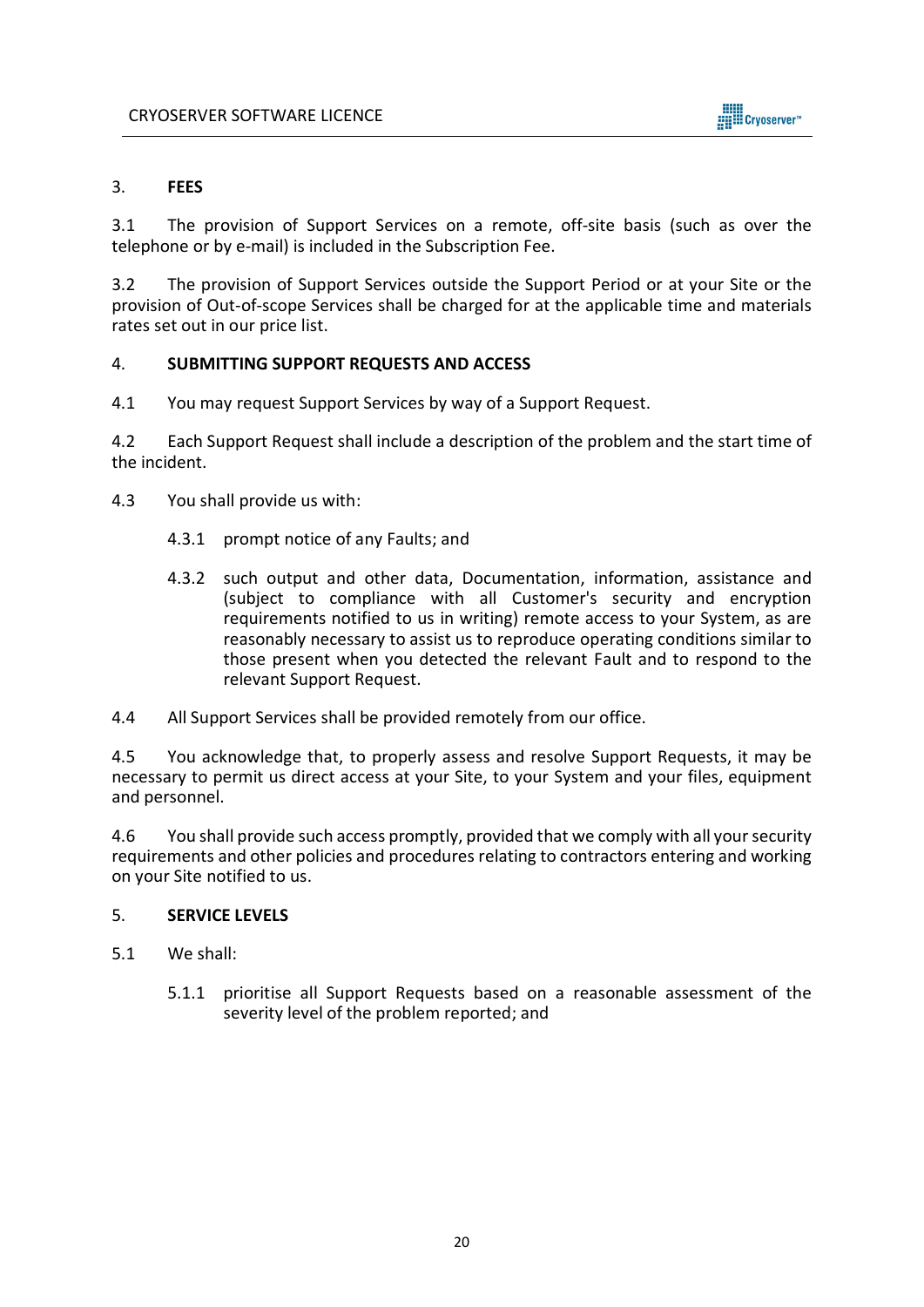

5.1.2 use all reasonable endeavours to respond to all Support Requests in accordance with the responses and response times specified in the table set out below:

| <b>Severity</b><br>level of Fault | <b>Definition</b>                                                                                                                                                                   | Target<br>Time                                                                                  | Response Target Resolution<br><b>Time</b> |
|-----------------------------------|-------------------------------------------------------------------------------------------------------------------------------------------------------------------------------------|-------------------------------------------------------------------------------------------------|-------------------------------------------|
| $\mathbf{1}$                      | Complete<br>Software.                                                                                                                                                               | failure of the Less than 2 hours Less than 1 Business<br>within the Support Day<br><b>Hours</b> |                                           |
| $\overline{2}$                    | Failure of one or more Less than 8 hours Less than 3 Business<br>components of the Software. within the Support Days                                                                | <b>Hours</b>                                                                                    |                                           |
| 3                                 | Failure of a non-critical Less than 1 Business Less than 5 Business<br>function, which has no $Day$<br>significant effect on the<br>operation of the Software.                      |                                                                                                 | Days                                      |
| 4                                 | Any failure that has minimal Less than 2 Business   As Appropriate<br>effect on the Software, Days<br>requests for information, or<br>requests for enhancements<br>to the Software. |                                                                                                 |                                           |

5.2 We shall contact you to confirm when the Support Request has been allocated to an engineer and use reasonable endeavours to meet the target resolution times stated in paragraph 5.1.

5.3 Each of us may, on a case-by-case basis, agree in writing to a reasonable extension of the Service Level response times.

5.4 We shall give you regular updates of the nature and status of its efforts to correct any Fault.

## 6. **OTHER REMEDIES**

If a Solution is not provided within the relevant Service Level response time, the Support Request may be escalated to each of our respective relationship managers identified on the Order Form and then to their respective senior management.

## 7. **SUB-CONTRACTING**

We shall be entitled to sub-contract the Support Services to a third party at any time during the Term and the sub-contractor shall provide the Support Services and the obligations in this Support Agreement as if those Support Services were provided by us.